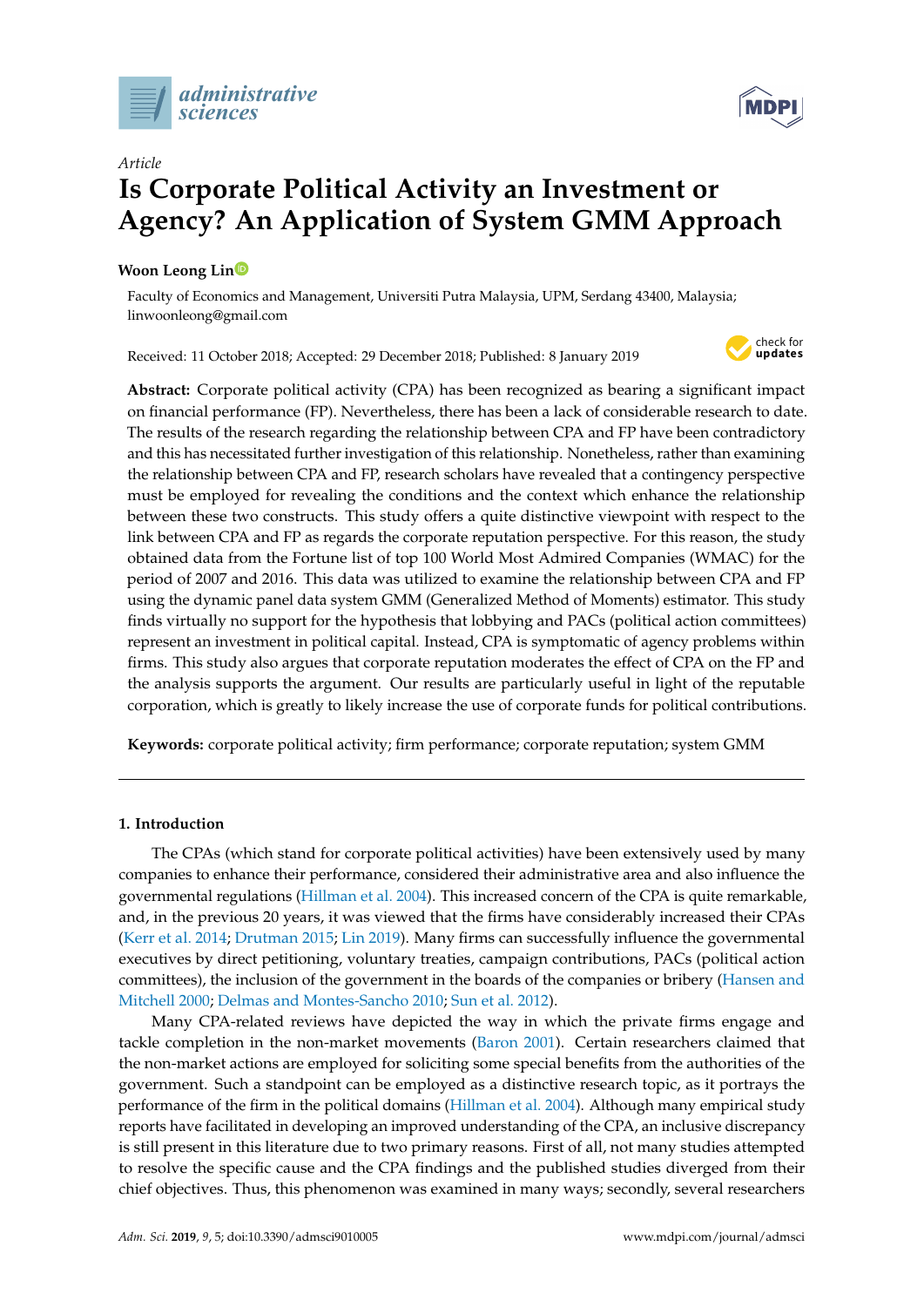mentioned that the previous studies discarded the major parameters that regulated the relationship between CPA and FP, which caused the misspecification of all the models. Hence, this study resolved this matter by regarding the corporate reputation (CP) to be a moderating parameter and setting up a boundary condition as regards the correlation between CPA and FP. Thirdly, prior literature and studies have ignored the endogeneity of the relationship between CPA and firm performance. Ignoring both unobservable heterogeneity (as in the pooled OLS model) and the dynamic CPA–FP relationship (as in the fixed-effects model) would lead to biased estimates as it has been shown in previous studies.

This paper aims to give an insight into this significant issue by determining whether this proclamation is well supported. It is done by assessing the CPA of a vast amount of companies that are recognized globally as most admired firms as per the well-known annual survey by Fortune, in relation to that of a control sample for a period of 10 years. This study assess WMAC firm performance by looking at the impact of CPA on FP and even the moderating effect of CP on the relationship between CPA and FP. This study used the information from the list of Fortune's WMAC firms for a period of 10 years (2007–2016) and determined whether the CPA was beneficial to the stakeholders in the firm. This study also established whether the corporate reputation moderates the relationship between CPA and FP. The finding showed no significant relationship between CPA and FP. Also, this neutral relationship could also be partly because of the fact that CPA of a firm is not able to provide concrete benefits or even facilitate the firm to acquire more governmental deals and increase the possibility of getting the bill approved in the congress. It suggested that the expenditure of the agency (i.e., an ineffective corporate funds utilization) for the lobbying movements controlled the strategic advantages of the lobbying. Secondly, it was also observed that there was a negative moderating effect of CPA and CP on the FP, wherein CP functions as a moderator of the CPA effects on performance; Hence, this study posited that CPA as a non-market policy is more effective in those firms having low CP compared to those with high CP.

This research played two-fold roles. First of all, this study assessed the non-market movements used by the firms. The opportunities varied from active and the more precise (like CPA) to the representative and the less precise (like CP) [\(Nye](#page-20-0) [2004\)](#page-20-0). This study has used traditional CPA frameworks [\(Hansen and Koehler](#page-18-3) [2005\)](#page-18-3) and CP-related managerial studies [\(Anastasiadis](#page-17-1) [2014;](#page-17-1) [Rehbein](#page-20-1) [and Schuler](#page-20-1) [2015\)](#page-20-1). The CP involves many processes, strategies and activities employed by the firms for fulfilling the societal and political expectations [\(McWilliams and Siegel](#page-20-2) [2001\)](#page-20-2). This study aspires to contribute to the current literature as regards the parameters that inspire the firms and persuade them to take part in the activities beneficial for the community (Bé[nabou and Tirole](#page-17-2) [2010\)](#page-17-2). Additionally, this study also examines how and whether the firms can perform well by doing lobbying and PACs, where their moral conduct depends on the staff members, customers, financiers and their stakeholders [\(Margolis et al.](#page-20-3) [2009\)](#page-20-3).

Another thing is that this study offered new empirical findings which without any endogeneity issues. As shown by previous reports, CPA, FP and CP were interdependent [\(Hermalin and Weisbach](#page-19-3) [1998\)](#page-19-3). The previous studies did not control the endogeneity and thus it is possible that their findings are biased [\(Wang](#page-21-1) [2015\)](#page-21-1). Any endogeneity, present in the regression models, characterizes the condition in which the explanatory (or endogenous, i.e., FP) parameters are related with the error terms or both the terms of error are correlated in the studies of structural equation modelling. Some scholars [\(Arellano and Bond](#page-17-3) [1991;](#page-17-3) [Blundell and Bond](#page-17-4) [1998\)](#page-17-4) developed and presented a GMM (generalized method of moments) model, which was employed for the dynamic panel data system, in which the cause-and-effect relationship between the fundamental phenomena was viewed as dynamic over time.

The remainder of this article is organized as follows. Section [2](#page-2-0) includes a literature review. In Section [3,](#page-4-0) the theoretic framework and hypotheses development have been outlined. Section [4](#page-5-0) elucidates all the techniques, estimation approaches and the variable descriptions. All results have been provided in Section [5.](#page-9-0) Section [6](#page-13-0) outlines the robustness test; all results as well as the research prospects are discussed and finally concluded in Section [7.](#page-15-0)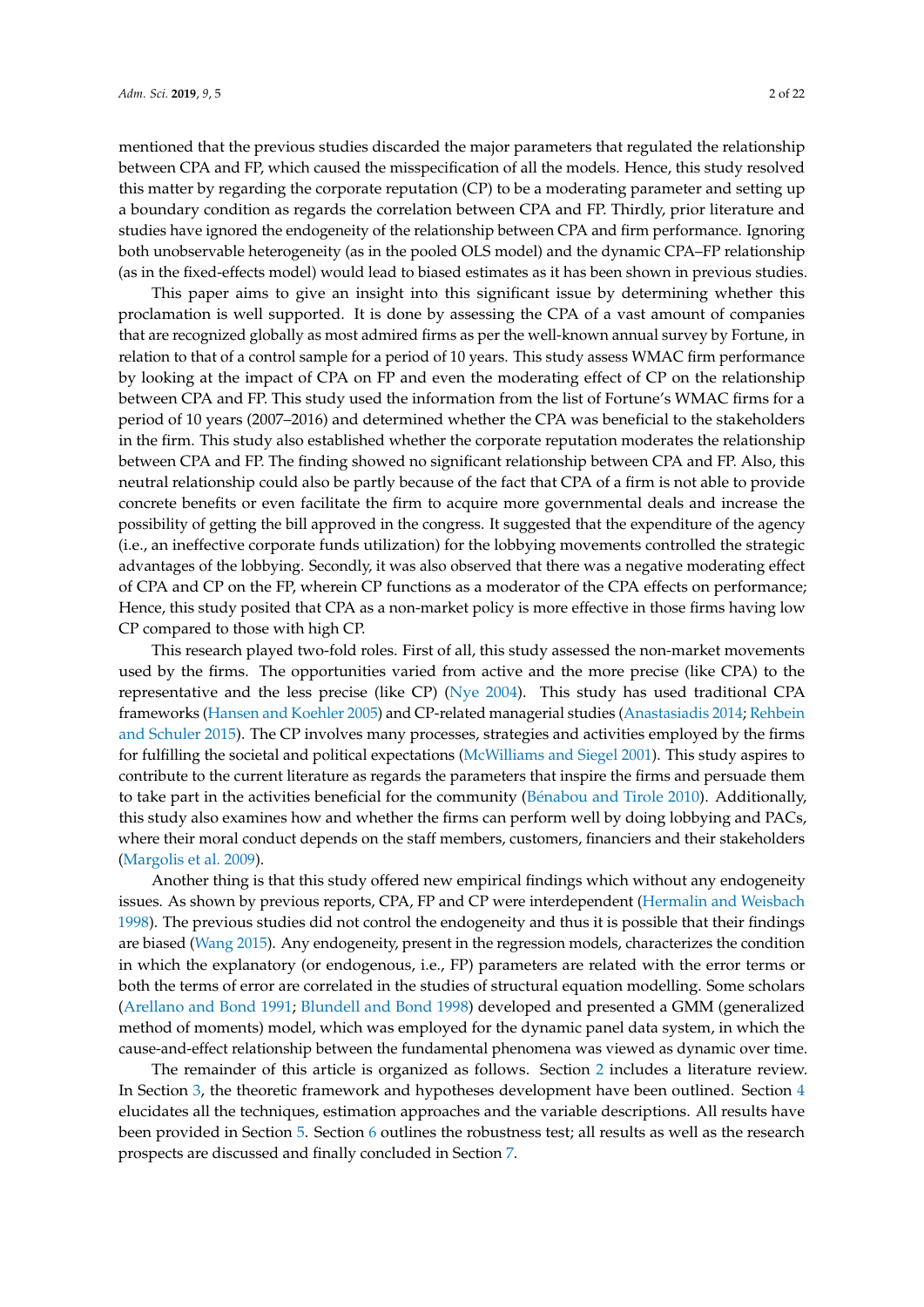## <span id="page-2-0"></span>**2. Literature Review**

#### *2.1. Corporate Political Activities*

CPA involves intermediate activities which are present between the traditional businesses and a public context. The CPA involves "any distinguished goings-on of the firm which can influence governmental policies or procedures" [\(Getz](#page-18-4) [1997,](#page-18-4) p. 32). On a strategic plane, CPA involves some activities which are performed in a non-market situation for developing value by improving financial performance [\(Baron](#page-17-0) [2001\)](#page-17-0). These descriptions act as a baseline for the expert and administrative studies that seek to improve the insight regarding CPA's nature. Here, CPA has been defined as the efforts made by the firm to solicit certain governmental policies which also profit the firm [\(Hillman](#page-19-0) [et al.](#page-19-0) [2004\)](#page-19-0). The reality of all the companies which are occupied in the political procedures is very discouraging as each firm is impacted by the governmental regulations and policies [\(Stigler](#page-20-4) [1971\)](#page-20-4).

It was observed that the firm performance relies on the managers' capability to maneuver all financial and political markets [\(Schuler et al.](#page-20-5) [2002\)](#page-20-5). Many studies concerned with CPA have regarded the political strategies of the firm, together with their differential strategies, as ones which can incite a desirable impact on policy interventions [\(Oliver and Holzinger](#page-20-6) [2008\)](#page-20-6). The CPA can increase the organization's competence and has been categorized as a non-market policy [\(Chen et al.](#page-17-5) [2015\)](#page-17-5). Usually, the CPA was defined as the information transmission that takes place in private locations and meetings involving all politicians and their groups of interest, agents or staff. This information can be transmitted in the form of messages, statistics, forecasts, facts, commitments, threats, arguments, signals or a combination of all these different forms. The interest groups normally have their private financial plan and are more prone to investing in these actions; nonetheless, the handover to the politicians is usually not explicit (in comparison to the campaign contributions) [\(De Figueiredo and de Figueiredo](#page-18-5) [2002\)](#page-18-5).

The key objective of the CPA is improving the organizational performance [\(Schuler et al.](#page-20-5) [2002\)](#page-20-5). Thus, it helps the firms, with CPA access, to reduce their uncertainties [\(Hillman and Hitt](#page-19-4) [1999\)](#page-19-4), get political assistance [\(Keim and Zeithaml](#page-19-5) [1986;](#page-19-5) [Keim](#page-19-6) [2001\)](#page-19-6) and also strengthens them so as to implore certain competitive advantage [\(Insead and Chatain](#page-19-7) [2008\)](#page-19-7). Most of the companies perform political activity for reducing the risks of exposure [\(Frynas and Mellahi](#page-18-6) [2003;](#page-18-6) [Keillor et al.](#page-19-8) [2005\)](#page-19-8), especially in the emerging nations that have to deal with higher political threats, which occur due to poor governmental regulations and certain institutional loopholes [\(Henisz and Zelner](#page-18-7) [2003;](#page-18-7) [Rajwani and Liedong](#page-20-7) [2015\)](#page-20-7).

## *2.2. Relationship between CPA and FP*

As per the literature findings, establishments that are politically well connected enjoy superior performance compared to the firms having few political connections. For instance, systematic meta-analyses [\(Lux et al.](#page-20-8) [2011\)](#page-20-8) have demonstrated that political tactics cast a positive impact on the firm performance as they facilitate the firms to obtain beneficial regulatory conditions [\(Antia et](#page-17-6) [al.](#page-17-6) [2013\)](#page-17-6) in addition to an access to the monetary resources [\(Khwaja and Mian](#page-19-9) [2005\)](#page-19-9), which brings about an enhancement in the value of the firm [\(Johnson and Mitton](#page-19-10) [2003;](#page-19-10) [Roberts](#page-20-9) [1990\)](#page-20-9). This result is backed by [Richter et al.](#page-20-10) [\(2009\)](#page-20-10), who states that the US firms that lobby more in a specific year have been discovered to pay lesser effective tax rates in the following year. A similar finding for China has been suggested by [Wu et al.](#page-21-2) [\(2012\)](#page-21-2) wherein managers have to pay lesser taxes for the firms that are politically linked. Moreover, these companies have exclusive access to financial resources [\(Boubakri et](#page-17-7) [al.](#page-17-7) [2012;](#page-17-7) [Unsal et al.](#page-21-3) [2016\)](#page-21-3), to enjoy extended duration of debt maturities [\(Boubakri et al.](#page-17-7) [2012\)](#page-17-7) and are substantially leveraged [\(Fraser et al.](#page-18-8) [2006\)](#page-18-8). Similarly, campaign contributions can be positively related to the abnormal future returns [\(Cooper et al.](#page-17-8) [2010\)](#page-17-8) in addition to the political links that can be positively related to the returns on assets [\(Imai](#page-19-11) [2006\)](#page-19-11). Thus, CPA has viewed as an investment to the company.

Majority of the literature has mentioned a positive CPA-FP correlation Nevertheless, some studies have demonstrated contradictory evidence. A small number of research studies have mentioned that poor corporate administration can also surface from CPAs, thus causing poor firm performance (e.g.,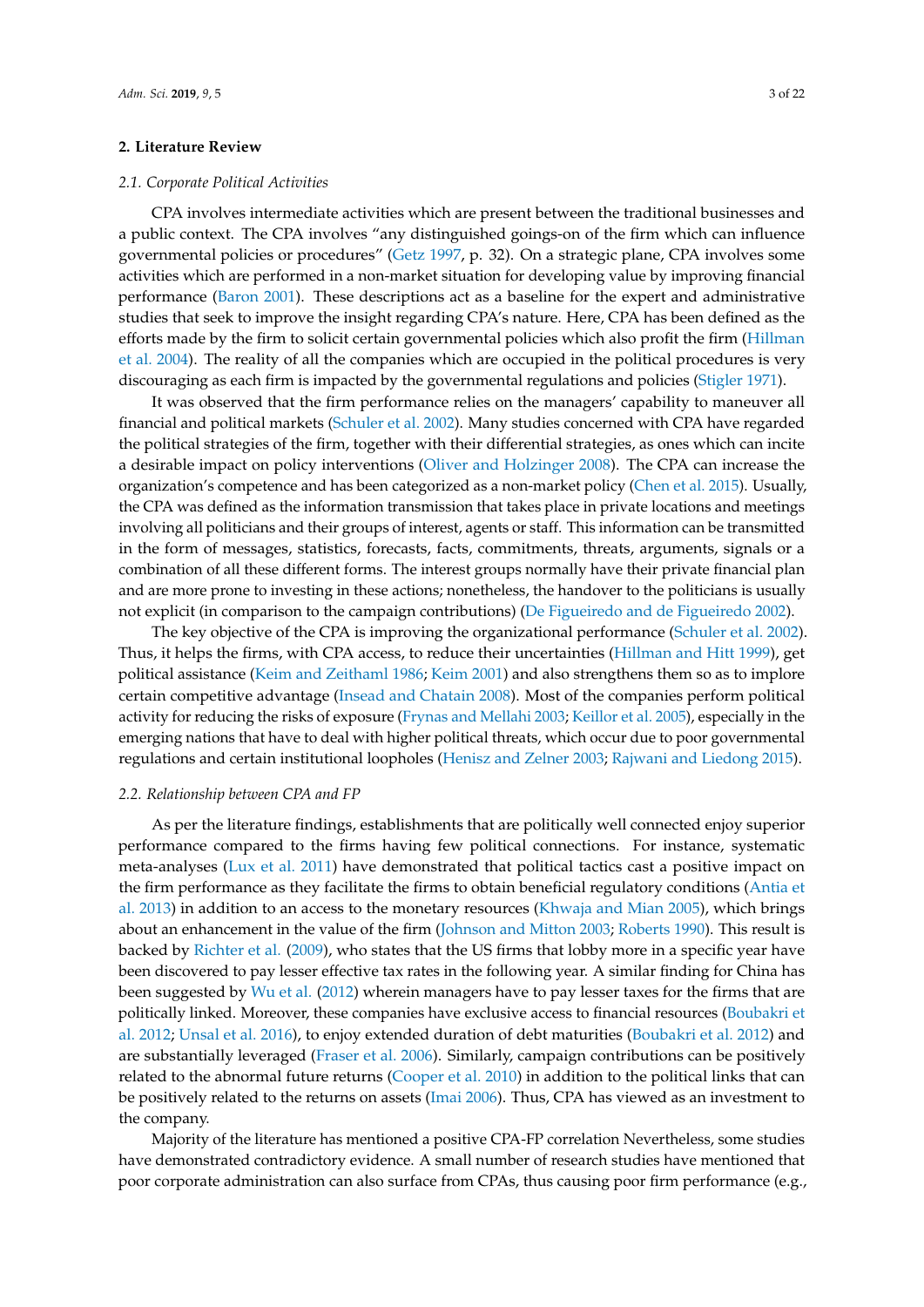[Fan et al.](#page-18-9) [2007\)](#page-18-9) or reduced exporting activities [\(Lee and Weng](#page-19-12) [2013\)](#page-19-12). [Aggarwal et al.](#page-16-0) [\(2012\)](#page-16-0) found out that 'soft money' donations can be negatively related to that of the returns. Similarly, [Hadani and](#page-18-10) [Schuler](#page-18-10) [\(2013\)](#page-18-10) stated that a negative impact is cast by CPA on the firm's market worth. Politically linked firms show inferior accounting performance after privatization [\(Boubakri et al.](#page-17-7) [2012\)](#page-17-7) as well as after IPOs [\(Fan et al.](#page-18-9) [2007\)](#page-18-9), show poor growth [\(Chaney et al.](#page-17-9) [2011\)](#page-17-9) and charge higher loan interest rates [\(Bliss and Gul](#page-17-10) [2012\)](#page-17-10). A study conducted in Italy has demonstrated that politicians who are also bank directors exert a negative effect on the revenues from interest, quality of loan and on the level of capitalization [\(Carretta et al.](#page-17-11) [2012\)](#page-17-11). Thus, firms with political links might not enhance the value of a firm, which is possibly traceable to the costs and the limitations associated with political connections [\(Okhmatovskiy](#page-20-11) [2010\)](#page-20-11). From these points of view, CPA is an agency cost to the company.

Several reviews do not find any substantial relationship among CPA and FP. [Ansolabehere et](#page-17-12) [al.](#page-17-12) [\(2004\)](#page-17-12) discovered no advantages of campaign donations, whereas [Hersch et al.](#page-19-13) [\(2008\)](#page-19-13) claim that campaign contributions do not generate any financial resources. Three studies quantified multiple results and reported mixed results. As per [Faccio et al.](#page-18-11) [\(2006\)](#page-18-11) and [Lin](#page-19-2) [\(2019\)](#page-19-2), though politically linked firms are able to affect the bailout policies of the government to favor them, they show poor effective performance. In the same way, [Tu et al.](#page-21-4) [\(2013\)](#page-21-4) stated that while politically connected firms pay a lesser premium during privatization, they report lower stock and operating performance after privatization.

To sum up, the outcomes of the earlier studies regarding CPA-FP correlations are diverse. Thus, there is incomplete and uncertain information on the impact of CPA on FP. This literature gap needs an academic scholarship to focus on empirically confirming these tenets [\(Oliver and Holzinger](#page-20-6) [2008;](#page-20-6) [Rudy and Cavich](#page-20-12) [2017\)](#page-20-12).

### *2.3. Concept of Corporate Reputation*

The research for corporate reputation (CP) primarily had to deal with the huge differences among the several definitions of the idea of "corporate reputation." Even though still there are some differences, several authors have attempted to provide an integrative description of recent formulations. [Gotsi](#page-18-12) [and Wilson](#page-18-12) [\(2001\)](#page-18-12), in their past and present literature reviews regarding various domains, determined the following description of corporate reputation: "a stakeholder's overall valuation of a firm over time. This valuation is done on the basis of the stakeholder's direct encounters with the firm, any other mode of symbolism and communication that provides knowledge about the firm's activities and/or contrasting these actions with those of the prominent rivals" [\(Gotsi and Wilson](#page-18-12) [2001,](#page-18-12) p. 25). This study suggests considering the fact that it is viable via communication to substitute the direct experiences of the individuals with surrogate experiences and therefore facilitate a public reputation to exist [\(Mahon](#page-20-13) [2002;](#page-20-13) [Dozier](#page-18-13) [1993\)](#page-18-13). This observation is consistent with Fishbein's view of attitudes being eventually "attained from direct encounters with objects and from interaction pertaining to them with other sources" [\(Loudon and Della-Bitta](#page-19-14) [1993\)](#page-19-14). Note that this idea explicitly allows the reputation to change within different groups of stakeholders, although in this paper's empirical portion, this study will claim that the impacts of reputation are rather comparable between various stakeholders. Reputation is associated with but distinct from, the image of the firm because it is a more robust notion as regards company's time and efforts for communication.

Thus, the idea is more intimately connected with a firm's "personality" than the (communicated) perception. [Schwaiger](#page-20-14) [\(2004\)](#page-20-14) believed reputation to be related to attitudes, involving cognitive as well as effective components and defined solely by denotative elements. This is opposing the customary knowledge in image studies, which describes the image as mainly comprising connotative elements [\(Gensch](#page-18-14) [1978\)](#page-18-14). This definition appears to be very effective and thus it will be accepted for this paper. An important legitimacy problem in previous research regarding reputation has constantly been that its multi-dimensionality has not been in line with the appropriate conceptualization. This analysis is especially applicable to the Fortune "Most Admired" indicators as devised by [Fryxell and Wang](#page-18-15) [\(1994\)](#page-18-15). In the study of WMAC, an overall reputation score is obtained as the mean of nine parameters rated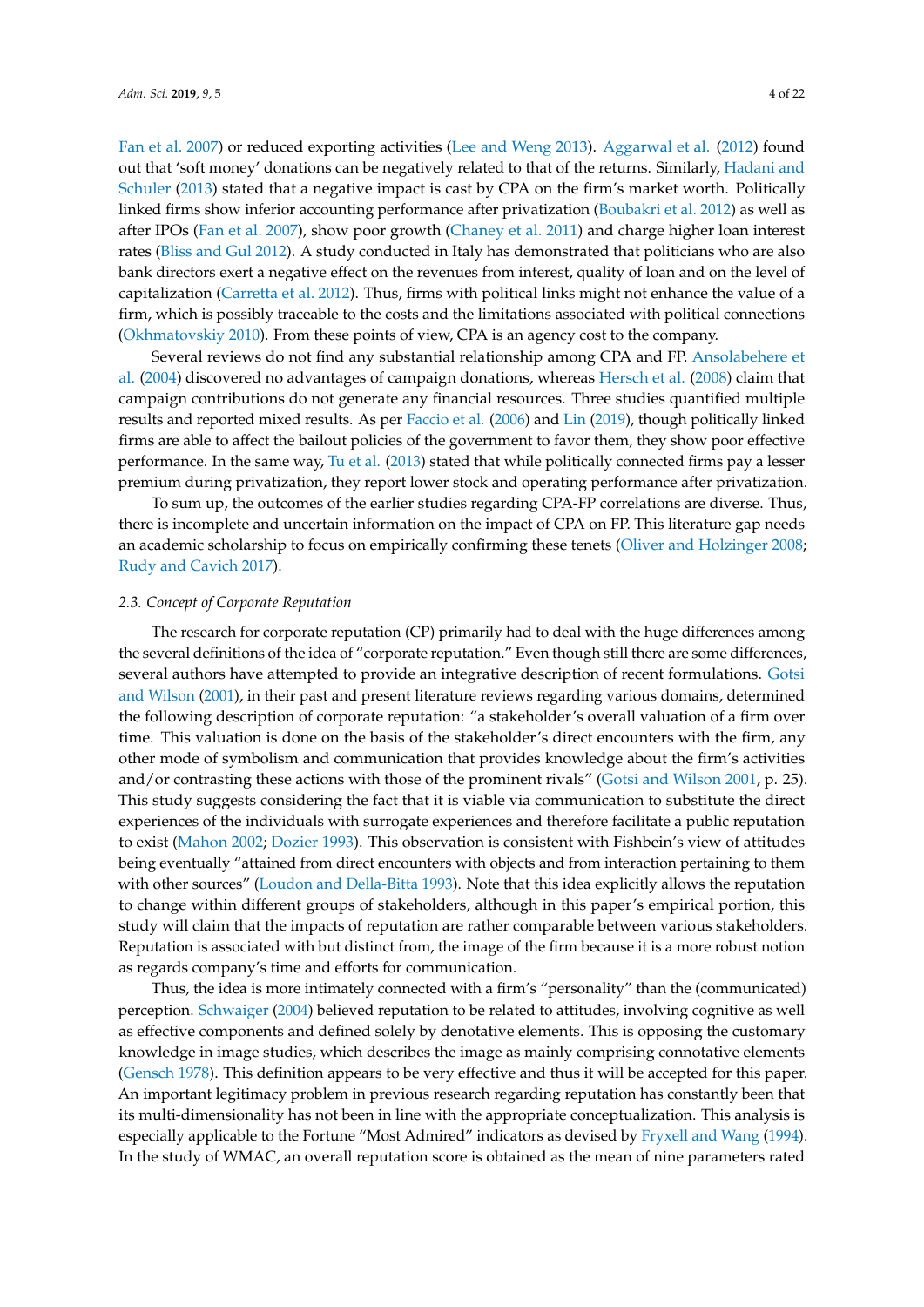by scholars from within the firm's domain on 11-point scales). The WMAC includes the 500 largest firms worldwide.

# <span id="page-4-0"></span>**3. Research Hypotheses 3. Research Hypotheses**

Based on the previous divergent viewpoints regarding CP and an absence of studies that examined Based on the previous divergent viewpoints regarding CP and an absence of studies that the interaction effect between the CPA and FP, this study has determined whether the organization's involvement in the CPA and CP can enhance its performance. This framework has been depicted in  $\,$ Figure 1.

<span id="page-4-1"></span>

**Figure 1.** Theoretical Framework. **Figure 1.** Theoretical Framework.

# *3.1. Effect of the CPA on FP 3.1. Effect of the CPA on FP*

In this research, this study has explored the concept of organizational behavior, which explains In this research, this study has explored the concept of organizational behavior, which explains that the CPA is a significant element of the zero-sum political game that cannot be perfectly assessed. that the CPA is a significant element of the zero-sum political game that cannot be perfectly assessed. This suggested that the CPA cannot significantly improve the FP (Hadani and Schuler 2013; Hadani This suggested that the CPA cannot significantly improve the FP [\(Hadani and Schuler](#page-18-10) [2013;](#page-18-10) [Hadani et](#page-18-16) et al. 2017; Lin 2019). [al.](#page-18-16) [2017;](#page-18-16) [Lin](#page-19-2) [2019\)](#page-19-2).

Moreover, the theory of organizational behavior is based on the concept which suggests the Moreover, the theory of organizational behavior is based on the concept which suggests the presence of a neutral correlation between the CPA and FP. It has been believed that many executives presence of a neutral correlation between the CPA and FP. It has been believed that many executives possess certain cognitive limitations and preconceptions, which are related with the organizational possess certain cognitive limitations and preconceptions, which are related with the organizational customs and constitution and are present in the firms that imperfectly screen, scan or process the customs and constitution and are present in the firms that imperfectly screen, scan or process the external information (Cyert and March 1963). The implementation of the CPA is complemented by external information [\(Cyert and March](#page-18-17) [1963\)](#page-18-17). The implementation of the CPA is complemented by several uncertainties, institutional limitations, time pressure, asymmetry of information and is also several uncertainties, institutional limitations, time pressure, asymmetry of information and is also characterized by many actors together with a considerable causal ambiguity among the activities and the outcomes [\(Hart](#page-18-18) [2004\)](#page-18-18). As compared to the other market techniques that include rapid and comprehensible feedback, CPA has slower feedback, as regards the spending and a quite ambiguous comprehensible feedback, CPA has slower feedback, as regards the spending and a quite ambiguous relationship between the cause and the effect (Hart 2004). relationship between the cause and the effect [\(Hart](#page-18-18) [2004\)](#page-18-18).

Moreover, for handling uncertainties, several firms formulate some patterns for decision-Moreover, for handling uncertainties, several firms formulate some patterns for decision-making, known as the SOPs (standard operating procedures), which involve a set of actions used for specific situations [\(Den Hond et al.](#page-18-19) [2014\)](#page-18-19). Lobbying a particular Congress member and also contributing contributing financial  $\alpha$  is regarded as  $\beta$  contributing is regarded as SOPs, which involves information sharing with financially to the campaigning is regarded as SOPs, which involves information sharing with the financially to the campaigning is regarded as SOPs, which involves information sharing with the government officials and supporting the voted representatives [\(Den Hond et al.](#page-18-19) [2014\)](#page-18-19). Over time, these customs are established, handled and standardized until it is observed that these actions cause a negative outcome [\(Den Hond et al.](#page-18-19) [2014;](#page-18-19) [Snyder](#page-20-15) [1992\)](#page-20-15). Due to the ambiguity of all political procedures and the vagueness associated with the estimation of benefits and costs of  $\mathrm{CPAs}$  [\(Kroszner](#page-19-15) [and Stratmann](#page-19-15) [2005\)](#page-19-15); there is a small probability that most of the SOPs would be investigated with respect to their impact on FP [\(Hart](#page-18-18) [2004\)](#page-18-18). On the basis of the organizational theory, the behavioral standpoint of the firms suggests that they must face hardships while evaluating the CPA funding. Nevertheless, they can cooperate because of the zero-sum reimbursement of CPA and the demanders of policies. Thus, this study expected that there would be a lack of a positive relationship between the CPA and FP.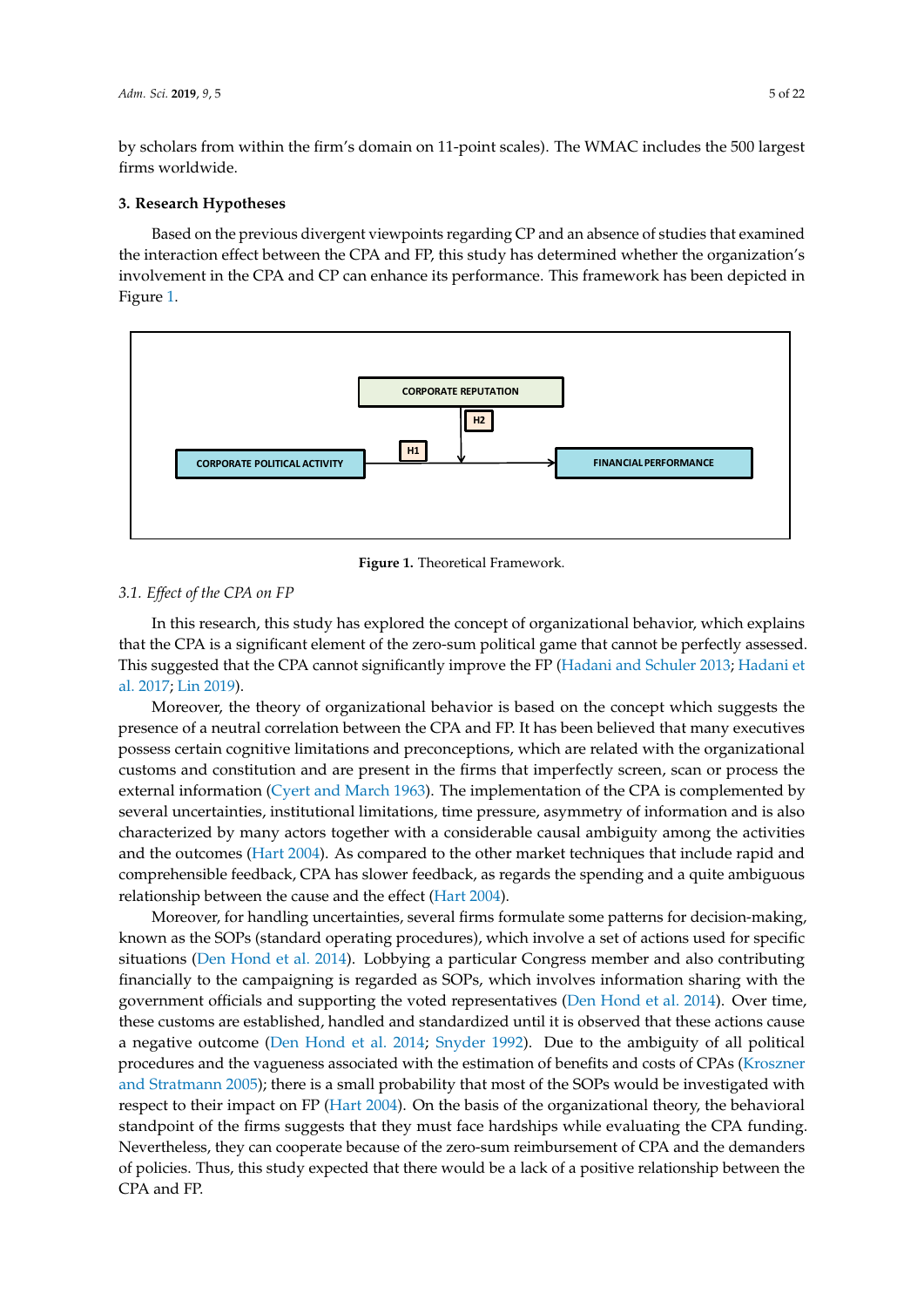**Hypothesis 1.** *CPAs represented by the lobbying expenditures and the political action committee (PAC) contributions exhibit no significant relationship with the FP*.

#### *3.2. Effect of the Interaction between CPA and CP on FP*

Only a few studies have performed research regarding the CPA-CP relationship, in spite of its significance [\(Den Hond et al.](#page-18-19) [2014\)](#page-18-19). This relationship has to be disentangled for understanding all the inferences of the relations between CPA and CP. [Lyon and Maxwell](#page-20-16) [\(2008\)](#page-20-16) reported that this kind of research must be performed as they considered that CPA has to be integrated into the entire framework of CP. In this research, I predicted that CP shows a constructive and regulating influence on the CPA-FP correlation because certain policies developed by the companies can encourage CPA. The political connection is a significant resource which can definitely provide a competitive advantage to the firm in the political domain or in the market [\(Bonardi](#page-17-13) [2011\)](#page-17-13). CPA is necessary for forging strategic affiliations and partnerships with the lawmakers and the law enforcers [\(Schuler et al.](#page-20-5) [2002\)](#page-20-5). It was also viewed as an important factor which was employed for exercising authority in the different legislations and regions like the EU [\(Bouwen](#page-17-14) [2002\)](#page-17-14). The CPA is a limited resource. Thus, its implementation can be tricky and can cause policies which necessitate some kind of return. The real nature of these 'access goods' [\(Bouwen](#page-17-14) [2002\)](#page-17-14) varies across all legislation, officials and administrators. For instance, the EU executives require in-depth knowledge and facts about the different needs or interests of various industries [\(Bouwen](#page-17-14) [2002\)](#page-17-14).

More prospects are proposed for an indirect approach on the basis of the relationship among the CP firms and their stakeholders, like the NGOs or the community. Additionally, based on the direct approach, which the firms have to the administrators and the politicians, the social-accountable organizations 'pooseback' on their political supporters and subsequently earn benefits and opportunities through an indirect approach [\(Den Hond et al.](#page-18-19) [2014\)](#page-18-19). The basic source of disagreement with reference to the communal network is the fact that agents are used for getting in touch with other political factions [\(Burt](#page-17-15) [2009\)](#page-17-15). For instance, network research was conducted in the dairy industry of the Netherlands, which confirmed that the high levels of stakeholder management having a greater CP can enhance the relationships and facilitate the better development and stronger relationships with the government officials [\(Mathis](#page-20-17) [2007\)](#page-20-17). As compared to the low CP organizations, the high CP firms have more varied and strong relationships with the community and NGOs. Such associations enhance the effectiveness of the CP organizations in the political domains; since they provide greater clout and facilitate the firms promote better positions with respect to certain issues. The provision of information is regarded to be a CPA policy and the position of the organization regarding these issues is represented to the officials and the administrators. Certain studies [\(Rehbein](#page-20-18) [et al.](#page-20-18) [2005;](#page-20-18) [Rehbein and Schuler](#page-20-1) [2015\)](#page-20-1) mentioned that the firms generally display superior status in their interaction with the non-business groups. Usually, the cooperative enterprises result in the status that shows a greater knowledge and extent and present a transparent picture of the benefits and costs as compared to the firms which are dependent on their employees. Hence, this study presented the second hypothesis as follows:

**Hypothesis 2.** *CPA positively impacts the FP in firms with a higher CP, as against its impact in the low CP firms*.

## <span id="page-5-0"></span>**4. Empirical Model, Methodology and Data**

#### *4.1. Measurement of Corporate Political Activity*

This study measured CPA as some organizational non-market operations that consist of any one of the given operations: PAC donations and lobbying expenses [\(Hadani et al.](#page-18-16) [2017\)](#page-18-16). The lobbying expenditure records and the PAC were acquired from the CRP (Centre for Responsive Politics) at the US Senate website, which has been giving organizational expenses on lobbying operations on a tri-monthly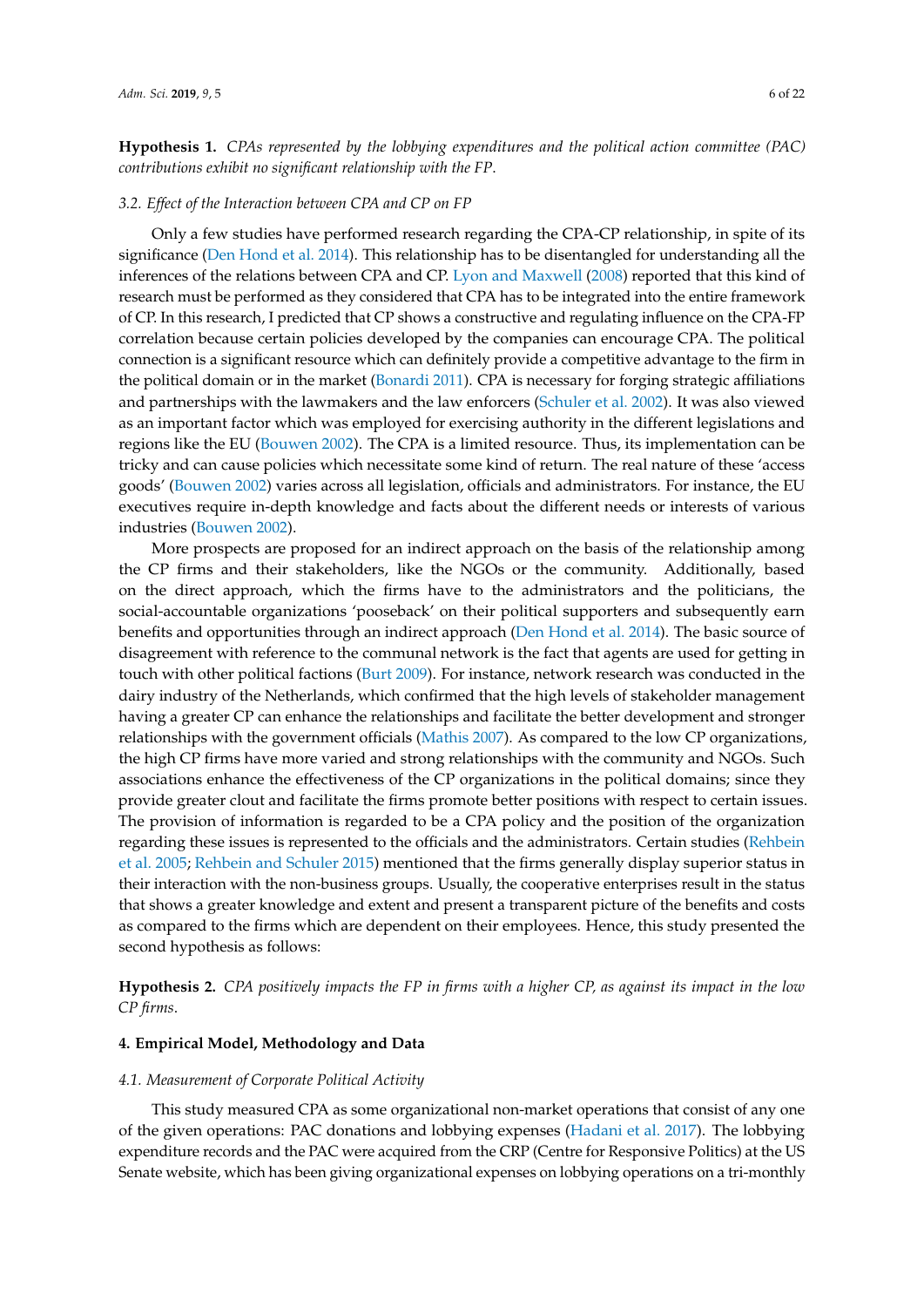basis since 1999. The 1995 Lobbying Disclosure Act instituted listing and filing requirements for firms seeking to affect US government strategies and/or implementation of the Federal program. Every registrant is required to file six-monthly publications within 30 days prior to the end of the semi-annual duration, with the aim to report their lobbying endeavors as well as the expenses involved. This study linked the data with DataStream in order to extract only public-sector firms. As the CRP data does not provide company identifiers, this study had to physically verify these organizations' names by matching data of CRP and DataStream. The main drawback of this procedure is that it was not possible to trace the quantities that the firms spent on specific bills. To make sure that either financial datasets or the CPA are related to the same period, this study discarded every firm that presented a non-calendar financial year-end, which minimized the amount of the sample firms to 1294 observations, after investigating all the dependent parameters that were analyzed.

## *4.2. Measurement of Corporate Reputation*

Information regarding the firm's reputation was obtained from the yearly review of corporate reputations conducted by Fortune magazine. Fortune has performed the review for the last 11 years and published results of the summary in the January/February edition known as "World's Most Admired Companies"<sup>1</sup>. Over 8000 administrators and external industry experts are requested to rate firms within their domain on nine attributes: financial health, wise use of assets, long-term value of investment, organizational quality, product and service quality, innovation, worldwide competitiveness, capacity to attract, train and retain employees and societal and environmental obligations. The Fortune review was chosen for many reasons. First of all, it gives comparable data for a long time period for a huge amount of organizations in 32 different nations. Firms are added to and discarded from the dataset eventually because of mergers and performance changes but the amount is rather stable. Another reason is that the respondents' quality is comparable to people who could be acquired elsewhere because respondents only rate organizations familiar to them. They can directly access the industry data which is salient to analyze the reputation of a firm. Third, [McGuire et al.](#page-20-19) [\(1988\)](#page-20-19), [Gatewood et al.](#page-18-20) [\(1993\)](#page-18-20), [Fombrun and Shanley](#page-18-21) [\(1990\)](#page-18-21), [Fryxell and Wang](#page-18-15) [\(1994\)](#page-18-15), [Aguilera-Caracuel](#page-17-16) [and Guerrero-Villegas](#page-17-16) [\(2018\)](#page-17-16) and [Lin et al.](#page-19-16) [\(2019\)](#page-19-16) have utilized the instrument for evaluation of the reputation of the firm. This allows us to connect our findings to a wider literature body. The sampling characterizes the Fortune 1000 list of big corporations that are placed by sales in about 70 industries. The ranking is carried out each Fall since 1982, having the summary results announced every January which covers the largest firms in about 25 trade groups, with ratings for the highest 10 in every group. For each firm-year observation, CP is ranked throughout a period that ranges from 0 to 10 in scale. The Fortune survey grades each firm compared with its respective prominent competitors based on 9 traits, through an 11-point scale, wherein 0 is poor while 10 is excellent.

#### *4.3. Measurement of Financial Performance*

Measures based on accounting are generally known to represent historical and short-term financial performances. The supporters of performance measurement claim that market-based pointers can be affected by several factors that are not related to political operations. Research scholars agree on the lesser neutrality that measures based on accounting represent and thus focus on the significance of measurement based on values that links the investor to the interests of the shareholders [\(Brammer](#page-17-17) [and Millington](#page-17-17) [2008\)](#page-17-17). Conversely, [Griffin and Mahon](#page-18-22) [\(1997\)](#page-18-22) concentrate on the significance of implementing traditional accounting-based measurement, as newer appraisals based on values can uncover more than just financial performance. In spite of the financial pointers' limitations, they have been extensively known to provide the most precise depictions of corporate financial performance [\(Simpson and Kohers](#page-20-20) [2002\)](#page-20-20). Also, these results from previous research do sustain the claim that

<sup>1</sup> See detail of methodology, please visit: [http://fortune.com/worlds-most-admired-companies/list/.](http://fortune.com/worlds-most-admired-companies/list/)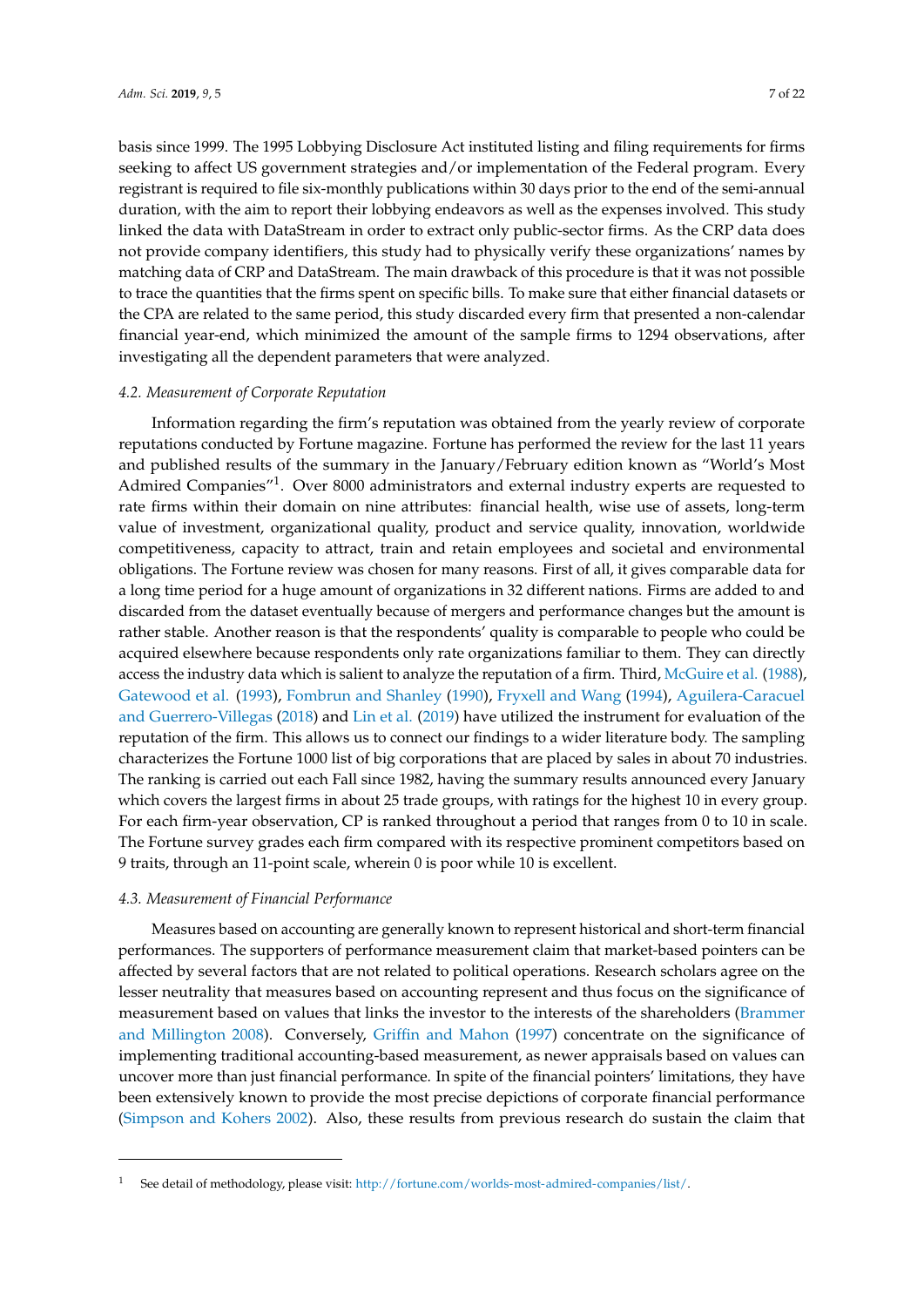CPA is more liable to demonstrate stronger accounting-base correlational links as against returns related to returns [\(Orlitzky et al.](#page-20-21) [2003;](#page-20-21) [Peloza](#page-20-22) [2009\)](#page-20-22). Provided these claims, this study resolved to use alternatives for corporate performances in this paper, wherein the three measures of performance based on accounting are key ROE and ROA. ROE functions as robustness test.

ROA refers to the main parameter in this research; it helps in measuring the extent of the net income after paying tax and the interest prior to the inclusions of ideal dividends, on the basis of the per-unit mean previous-year as well as existing assets. [Hull and Rothenberg](#page-19-17) [\(2008,](#page-19-17) p. 785) mentioned that ROA "refers to corporate productivity with regards to the total set of assets and resources under control." This quantity is widely used, as observed in the reports that follow: [\(Bliss and Gul](#page-17-10) [2012;](#page-17-10) [Richter et al.](#page-20-10) [2009\)](#page-20-10). This study used ROE (Return on Equity) as a test of our robustness since ROE also is probably the most widely known among productivity measures [\(Hawkins](#page-18-23) [1998\)](#page-18-23) and of the highest interest to shareholders [\(Bernstein and Wild](#page-17-18) [1989\)](#page-17-18). It refers to the profits that stockholders/investors are achieving on their investments.

#### *4.4. Control Variables*

All the key control parameters are important to our capability to reflect the marginal effect of political actions to each dependent parameter in this study. At the organizational level, this study regulated for many items that presented a consistent relation with corporate productivity, including company volume in terms of fixed assets and revenues, free currency, corporate influence and the amount of advertising. The scale of these firms is measured by overall sales; fixed benefits are reflected in the balance sheet assets sum. As per [Dang et al.](#page-18-24) [\(2018\)](#page-18-24), proxies of different size capture different viewpoints of "firm size" and therefore have different inferences in corporate finance. For instance, total assets are a measure of the firm's total assets, whereas total sales are more associated with product market and are not progressive. The choice of the measures of the firm size can be a hypothetical and empirical concern. For instance, if researcher scholars want to regulate the "size" of the company in its market, then they must use total sales; if they wish to regulate the stock market size, then they must use market cap; if the size represents the total assets from which the firm can generate returns, then they must use total assets. The free flow of cash (to equity) is computed as net incomes with depreciation accounts, lest capital expenses and alterations to non-cash working assets, net debt concerns and preferred payments. The corporate influence is represented by the current ratio, which is calculated by breaking up a firm's current assets into current liabilities. Lastly, advertising spending (to sales) must be included in assessments, since these have also been confirmed to affect CPA and FP [\(Lev et al.](#page-19-18) [2010\)](#page-19-18).

#### *4.5. Empirical Model*

A two-step method system GMM [\(Windmeijer](#page-21-5) [2005\)](#page-21-5) was employed to estimate the impacts of complementarity and substitutability on the FP and CPA and CP's moderating impact on the relationship between the FP and CPA. A GMM system was employed to estimate the impact of CPA on FPs, as well as develop certain dynamic dimensions in the dataset. Post this, the moderating impact of CP activities on the relationship between CPA-FP was studied. The model described earlier [\(Waisman](#page-21-6) [et al.](#page-21-6) [2015;](#page-21-6) [Brown](#page-17-19) [2016\)](#page-17-19) was referred to when designing this empirical model. After analyzing all the previous reports, general practice was seen to develop, in which the empirical relationship between the FP and the CPA pertaining to the organizations was measured as follows:

Financial performance = 
$$
\int
$$
 Corporate political activity +  $\int$  Control  $\mu_i + \varepsilon_{it}$  (1)

The Equation (1) was also written as:

$$
ROA_{it} = \alpha + \beta_1 ROA_{it-1} + \beta_2 CPA_{it} + \beta_2 Control_{it} + \mu_i + \varepsilon_{it}
$$
 (2)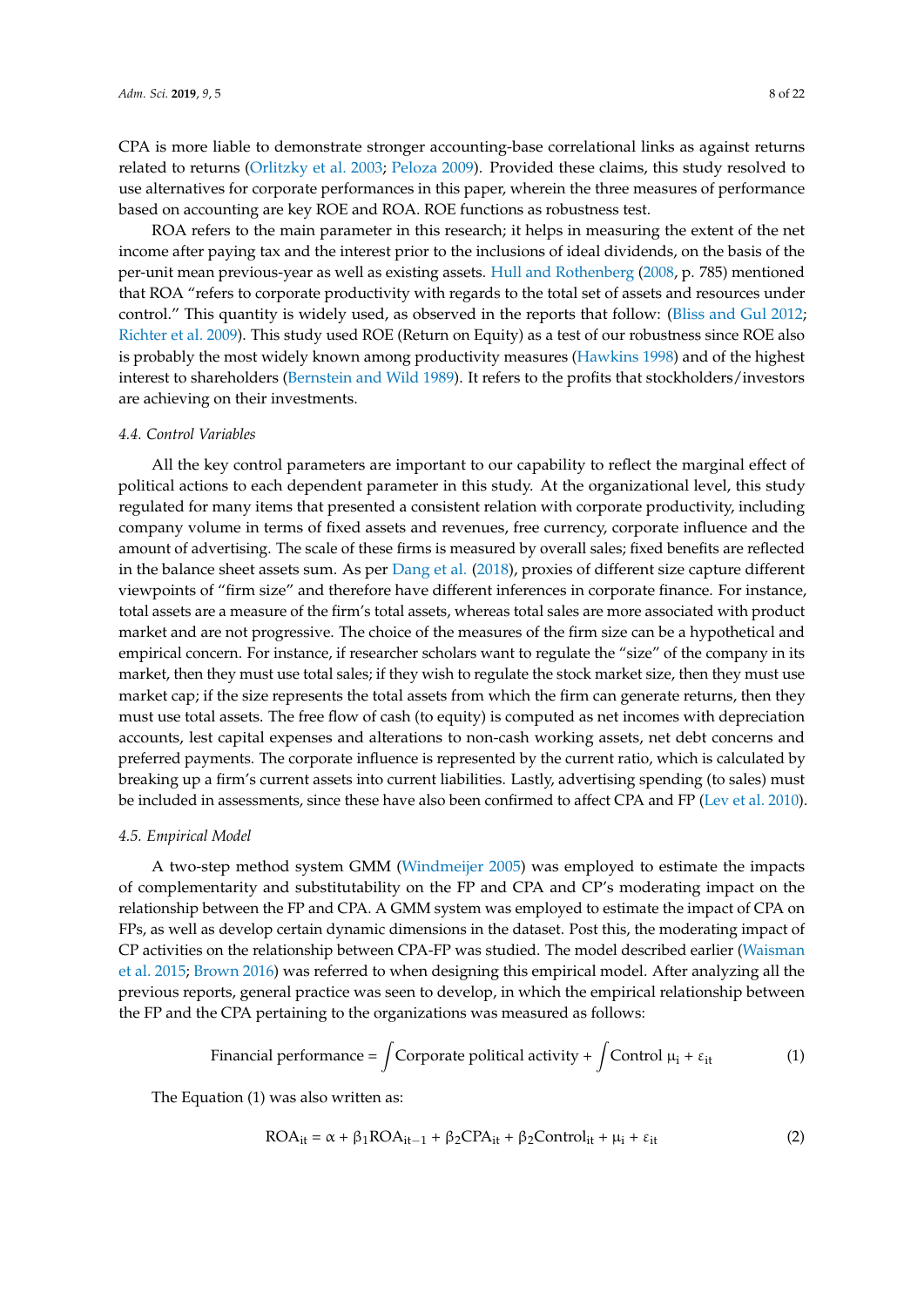Here, CPA signifies the lobbying expenditure and PAC contribution, ROA denotes the Return on Assets,  $\varepsilon_{it}$  defines the residual or disturbance term,  $\mu_i$  indicates to the unobserved firm-specific effects term, t signifies indexes years and i denotes indexes firms. These variables can be associated with those that are generally mentioned in various corporate political surveys, such as free cash ratios, revenues, total assets, (a natural logarithmic technique is used to translate all these elements), corporate leverage and advertisement intensities. To test the hypothesis stating CP to act as a moderating factor, which can cast an impact on the relationship between FP and CPA, an extension of Equation (2) is done to combine all the interactions that occur between CP and CPA. The model specifications make use of these interaction terms (CPA\*CP) [\(Brambor et al.](#page-17-20) [2006\)](#page-17-20) in the following way:

$$
ROA_{it} = \alpha + \beta_1 ROA_{it-1} + \beta_2 CPA_{it} + \beta_3 CP_{it} + \beta_4 (CPA^*CP)_{it} + \beta_5 Control_{it} + \mu_i + \varepsilon_{it}
$$
 (3)

## *4.6. Econometric Methodology*

A well-known econometric technique is the Generalized Method of Moments (GMM) employed for the determination of the dynamic panel models, as it relies on lagged variables. In this study, the GMM panel estimator process is used as put forward by [Holtz-Eakin et al.](#page-19-19) [\(1988\)](#page-19-19) but others [\(Arellano](#page-17-3) [and Bond](#page-17-3) [1991](#page-17-3)<sup>2</sup>; [Blundell and Bond](#page-17-4) [1998\)](#page-17-4) have extended it because of two reasons. First, there is a need to control the firm-specific impacts, which is not possible with organization-specific dummies because of the dynamic structure associated with all formulated regressions. Second, all simultaneity biases, which may occur due to the likelihood of some of the explanatory variables being endogenous, can be controlled with this technique.

In this research work, a two-step system-GMM estimator<sup>3</sup> was employed to analyze the impact of CPA on FP, by observing the interaction between CP and CPA. The GMM estimators' consistency relied on three specification tests, that is, the Hansen test of the over-identifying restrictions, difference-in-Hansen test for multiple instruments and the autocorrelation test of disturbances [\(Arellano and Bond](#page-17-3) [1991\)](#page-17-3). For the Hansen test, a failure in the rejection of the null hypothesis points towards all instruments' validity as well as accurate model specification. For difference-in-Hansen test, the failure in rejecting the hypothesis signifies that there are multiple instruments or there is a lack in proliferation for the instrument. For the autocorrelation test, an absence in the second autocorrelation should not be rejected (AR2).

## *4.7. Data and Sample Period*

Our predictions were tested in the context of business by employing a sample with 100 publicly traded Fortune's World Most Admired Companies (WMAC) for 2007 to 2016. To deal with sampling selection problems, a balanced panel was not mandated, thus there is a difference in the sampling numbers with the year. Our estimation method used all the available observations possible. Moreover, to construct the dimensional dynamics for the database by the addition of lagged values for the dependent variable, this study included corporations with no less than seven consecutive years, while excluding those firms which did not present full information. This allows the study to estimate whether this study could consider employing two types of non-market strategies to complement or substitute and how this would impact the FP due to the interaction effect. This study's dataset is an unbalanced panel involving firms from years 2007 to 2016. At most, the dataset includes 100 firms in the cross-section and consisted a total of 1294 firm-year observations. To construct this, data found in (i) public records regarding the lobbying and PACs expenditures by the firms (ii) the firms' accounting statements of and (iii) the most complete database accessed on CP were combined.

<sup>&</sup>lt;sup>2</sup> See [\(Arellano and Bond](#page-17-3) [1991;](#page-17-3) [Blundell and Bond](#page-17-4) [1998\)](#page-17-4) for more details about the estimation procedure used in the initial System GMM estimation.

<sup>&</sup>lt;sup>3</sup> Estimations were carried out using the Stata module Xtabond2 developed by D. [Roodman](#page-20-23) [\(2009\)](#page-20-23).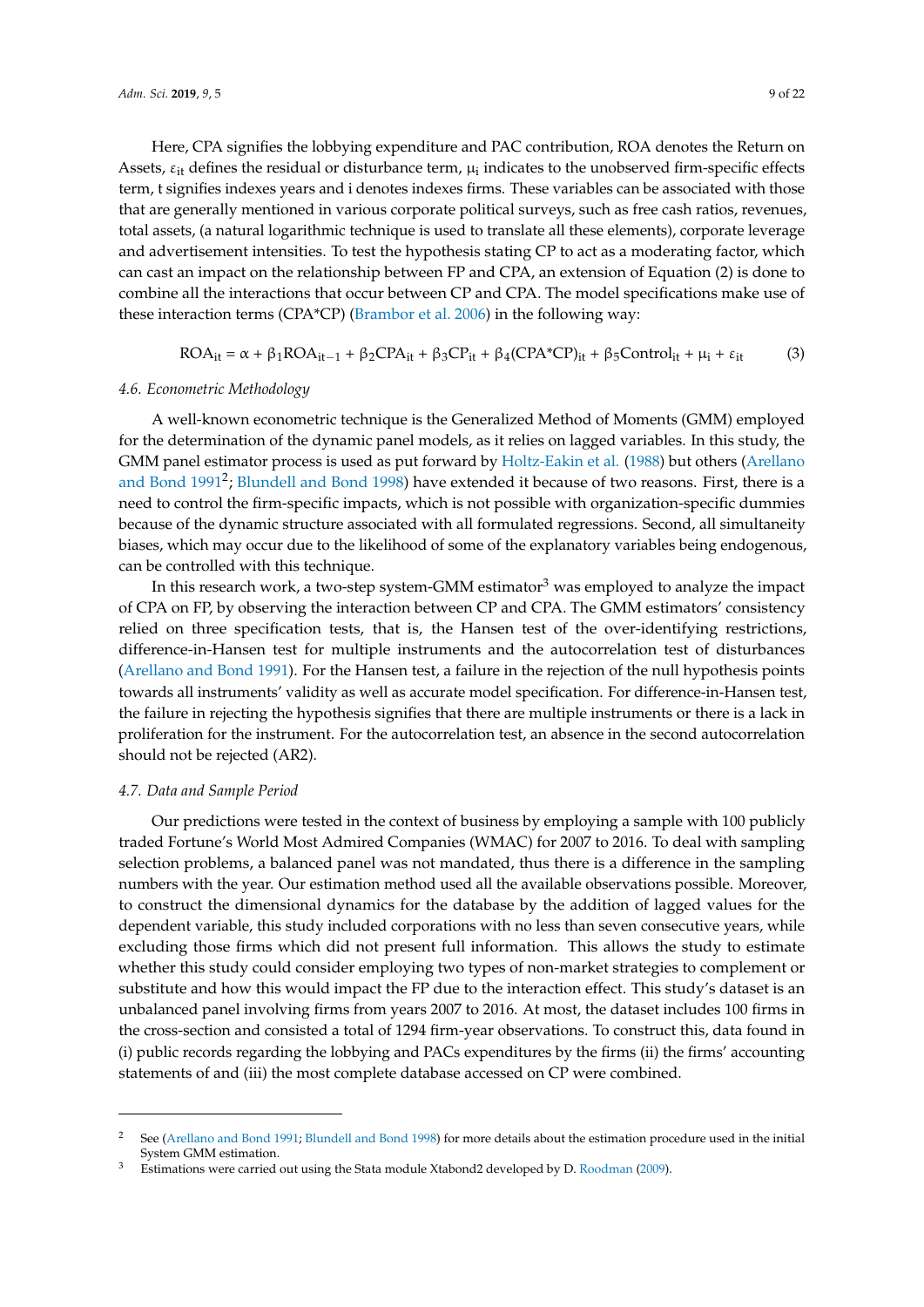### <span id="page-9-0"></span>**5. Empirical Results and Discussion**

Tables [1](#page-9-1) and [2](#page-9-2) lists out the descriptive statistics pertaining to all variables employed in this study. The relationship for most of the variables was seen as being statistically significant and matched with the study's expectations. This was indicated by the control variables, which were linked to other variables. Moreover, the correlation matrix indicates that multicollinearity issues were not associated with the study's variables as a value beyond 0.70 was not recorded. Even though particularly high pairwise correlations were not seen amongst independent variables, the firm revenue could be correlated with other variables, which could result in a multicollinearity issue. After an in-depth evaluation of the variance inflation factor (VIF) pertaining to variables, there were no serious multicollinearity concerns observed. In this study, a maximum VIF value of 2.24 and a mean VIF value of 1.56 were employed. When the variance inflation factors (VIF) were analyzed, no multicollinearity issues were observed in the data, as the VIF values were far versus the threshold value of 10.

<span id="page-9-1"></span>

| Variable           | <b>Unit of Measurement</b>                                            | Obs  | Mean   | Std. Dev | Min        | Max     |
|--------------------|-----------------------------------------------------------------------|------|--------|----------|------------|---------|
| <b>ROA</b>         | Net income before extraordinary items to a<br>total asset of the firm | 1000 | 6.001  | 5.841    | $-30.491$  | 40.270  |
| <b>ROE</b>         | Net income before extraordinary items to total<br>equity of firm      |      | 12.357 | 33.223   | $-201.090$ | 227.880 |
| ln CPA             | Log of the total amount of lobbying to total<br>net sales of the firm | 1000 | 8.429  | 1.834    | $-2.323$   | 11.635  |
| CP                 | Reputation scores from 0 to 10                                        | 1000 | 7.789  | 0.702    | 5.210      | 9.800   |
| Leverage           | Long-term debt of firms to their total equity                         | 1000 | 5.267  | 28.596   | 2.120      | 91.210  |
| Free Cash          | Free cash flow to the total of sales                                  | 1000 | 8.510  | 16.558   | $-218,360$ | 241.110 |
| Advertising        | Advertising expenses to total net sales of firm                       | 1000 | 11.284 | 14.107   | 0.268      | 108.480 |
| ln Total<br>Assets | Log of total asset of the firm                                        | 1000 | 11.470 | 1.267    | 7.382      | 12.632  |
| In Revenue         | Log of total net sales of firm                                        | 1000 | 11.157 | 1.206    | 4.121      | 13.095  |

| <b>Table 1.</b> Descriptive statistics. |  |
|-----------------------------------------|--|
|-----------------------------------------|--|

Notes: All statistics are based on original data values.

<span id="page-9-2"></span>

|                 |           |                |           | 10010 <b>=</b> COIICRIDIE |           |           |           |        |   |
|-----------------|-----------|----------------|-----------|---------------------------|-----------|-----------|-----------|--------|---|
|                 | 1         | $\overline{2}$ | 3         | 4                         | 5         | 6         | 7         | 8      | 9 |
| <b>ROA</b>      |           |                |           |                           |           |           |           |        |   |
| <b>ROE</b>      | 0.5158    |                |           |                           |           |           |           |        |   |
| ln CPA          | 0.1429    | 0.1391         |           |                           |           |           |           |        |   |
| CP              | 0.2546    | 0.0469         | 0.1841    |                           |           |           |           |        |   |
| Leverage        | $-0.0414$ | 0.5407         | 0.0643    | $-0.0287$                 |           |           |           |        |   |
| Free cash       | 0.2115    | 0.0540         | 0.0208    | 0.1137                    | $-0.0301$ |           |           |        |   |
| Advertising     | 0.0487    | 0.0182         | $-0.0384$ | $-0.0246$                 | 0.0503    | 0.0128    |           |        |   |
| In Total Assets | $-0.1435$ | $-0.0378$      | 0.3271    | 0.0753                    | 0.0413    | 0.1248    | 0.0225    |        |   |
| In Revenue      | 0.0290    | 0.0648         | 0.3257    | 0.1687                    | 0.0808    | $-0.0509$ | $-0.2130$ | 0.6866 |   |

# **Table 2.** Correlation.

Notes: All statistics are based on original data values.

#### *5.1. CPA-FP Relationship*

The static and dynamic OLS, fixed effects models, as well as the estimation of ROA with the system GMM, are presented in Table [3.](#page-10-0) This article employed CPA to evaluate the impact of ignoring the dynamic CPA–FP heterogeneity as well as nexus. The misspecification tests (the second order serial correlation test, i.e., AR 2 and the Hansen test, to estimate other restrictions) were also validated. This authentication approach allowed us to validate the GMM model specifications' appropriateness. Moreover, the positive, as well as significant coefficients associated with the lagged dependent variable, confirm the persistence of FP, which relies on its previous insights. Table [3](#page-10-0) shows that there were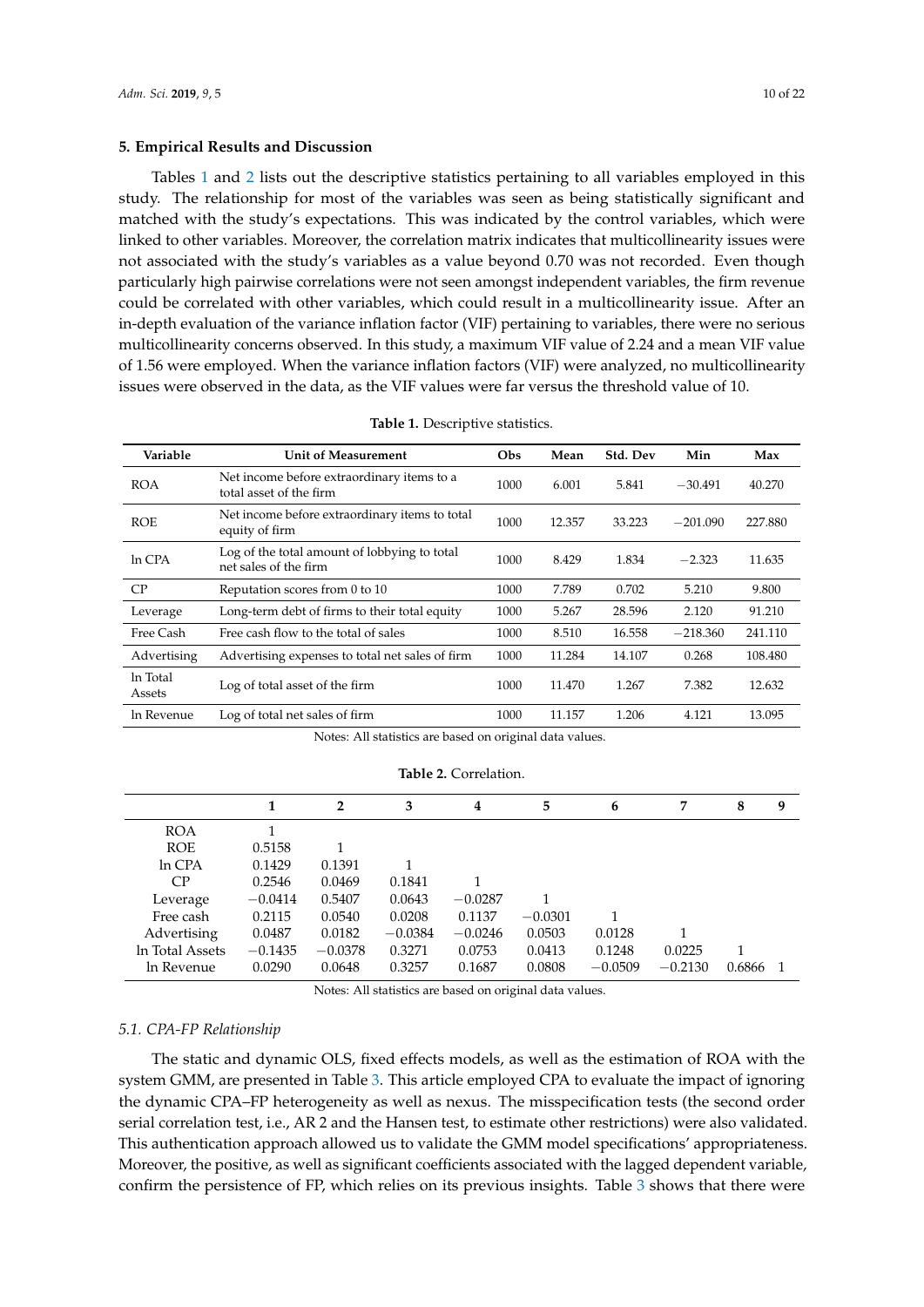coefficients pertaining to the lagged dependent variables for the GMM model, between the fixed effects model and the coefficients of the pooled OLS. These results are comparable to those that were presented earlier [\(Blundell et al.](#page-17-21) [2001;](#page-17-21) [Bond et al.](#page-17-22) [2001\)](#page-17-22), in which the authors achieved an effective and unbiased system GMM. The results were found to be encouraging, which aided us to apply the GMM two-step estimator. Moreover, the reduced-form of the partial adjustment FP model can be determined by employing this two-step system-GMM estimator. The system-GMM method allowed removing time-invariant, unobservable and firm-specific impacts and it could be employed for estimating the initial differences pertaining to each underlying variable. This also allowed managing the correlation between the regressors and residuals. This system allowed minimizing the likelihood regarding endogeneity as it made use of differential equations by employing lagged levels of variables or equations, along with the lagged values pertaining to the first-differences for the variables.

It was observed that all the impacts were cast by the control variables on the FP. Based on the firm's size (i.e., total asset), a negative effect on the FP was confirmed. It was also observed that the ROA was negatively impacted by the advertising ratio. The ROA was positively influenced by the revenue and free cash. A positive relationship was observed between the ROA and leverage. This effect was found to be ambivalent, which could be an increase in the debt levels and was likely to cast a positive impact on the FP caused by an increase in the interest expenditure, which led to further increase in financing costs as part of company's strategies [\(Hall and Weiss](#page-18-25) [1967\)](#page-18-25). However, a positive impact was shown by the debt, which mitigates issues of the agency, as over-investment of free cash-flow is strongly discouraged, employed by self-serving managers [\(Stulz](#page-20-24) [1990;](#page-20-24) [Harvey et al.](#page-18-26) [2004\)](#page-18-26).

<span id="page-10-0"></span>

|                                                                                                                      | <b>Static</b>     |                     |                         | Dynamic                |                                                                                       |
|----------------------------------------------------------------------------------------------------------------------|-------------------|---------------------|-------------------------|------------------------|---------------------------------------------------------------------------------------|
| Variables                                                                                                            | <b>Pooled OLS</b> | <b>Fixed Effect</b> | Pooled OLS              | <b>Fixed Effect</b>    | <b>System GMM</b>                                                                     |
| $ROA_{t-1}$                                                                                                          |                   |                     | $0.563$ ***<br>(0.0355) | $0.245***$<br>(0.0369) | $0.278$ ***<br>(0.1680)                                                               |
| ln CPA                                                                                                               | $0.458$ ***       | 0.178               | 0.234                   | $-0.298$               | $-0.209$                                                                              |
|                                                                                                                      | (0.0829)          | (0.287)             | (0.0478)                | (0.287)                | (0.186)                                                                               |
| Leverage                                                                                                             | $-0.00879*$       | $-0.00471$          | $-0.00247$              | $-0.00413$             | $-0.000831$                                                                           |
|                                                                                                                      | (0.00387)         | (0.00530)           | (0.00506)               | (0.00289)              | (0.0000889)                                                                           |
| Free Cash                                                                                                            | $0.00846$ ***     | $0.0184**$          | $0.0234$ ***            | 0.0212                 | 0.0132                                                                                |
|                                                                                                                      | (0.00869)         | (0.00787)           | (0.00817)               | (0.00872)              | (0.0221)                                                                              |
| Advertising                                                                                                          | 0.0276            | $-0.178$ ***        | 0.00753                 | $-0.231$ ***           | $-0.167$                                                                              |
|                                                                                                                      | (0.0171)          | (0.0265)            | (0.00897)               | (0.0534)               | (0.0966)                                                                              |
| In Total Assets                                                                                                      | $-1.752$ ***      | $-3.124$ ***        | $-0.763$ ***            | $-5.264$ ***           | $-3.245$ ***                                                                          |
|                                                                                                                      | (0.213)           | (0.548)             | (0.243)                 | (0.789)                | (1.458)                                                                               |
| In Revenue                                                                                                           | $1.205***$        | 2.899 ***           | $0.356**$               | $6.709$ ***            | $4.153**$                                                                             |
|                                                                                                                      | (0.291)           | (0.641)             | (0.245)                 | (0.763)                | (1.745)                                                                               |
| Year Dummy                                                                                                           | Yes               | Yes                 | Yes                     | Yes                    | Yes                                                                                   |
| Constant                                                                                                             | 4.891 **          | 12.879**            | 1.874                   | $-11.453*$             | 58.642                                                                                |
|                                                                                                                      | (1.924)           | (5.789)             | (1.991)                 | (6.324)                | (10.841)                                                                              |
| Observation<br>Number of Firms<br>Number of Instruments<br>AR(1)<br>AR(2)<br>Hansen Test<br>Different-in-Hansen Test | 1000              | 1000<br>100         | 1000                    | 1000<br>100            | 1000<br>100<br>22<br>$-3.17(0.001)$<br>$-0.14(0.756)$<br>48.37 (0.178)<br>6.45(0.265) |

**Table 3.** The Impact of CPA on Firm Performance (ROA).

Notes: The standard errors are reported in parentheses, except for Hansen test, AR(1), AR(2) and Difference-in-Hansen which are *p*-values. ∗∗∗, ∗∗ and ∗ indicate significance at 1%, 5% and 10% levels, respectively. Time dummies are included in the model specification, but the results are not reported to save space. System GMM model is estimated by using the [Blundell and Bond](#page-17-4) [\(1998\)](#page-17-4) dynamic panel system GMM estimations and [Roodman](#page-20-23) [\(2009\)](#page-20-23)—Stata xtabond2 command.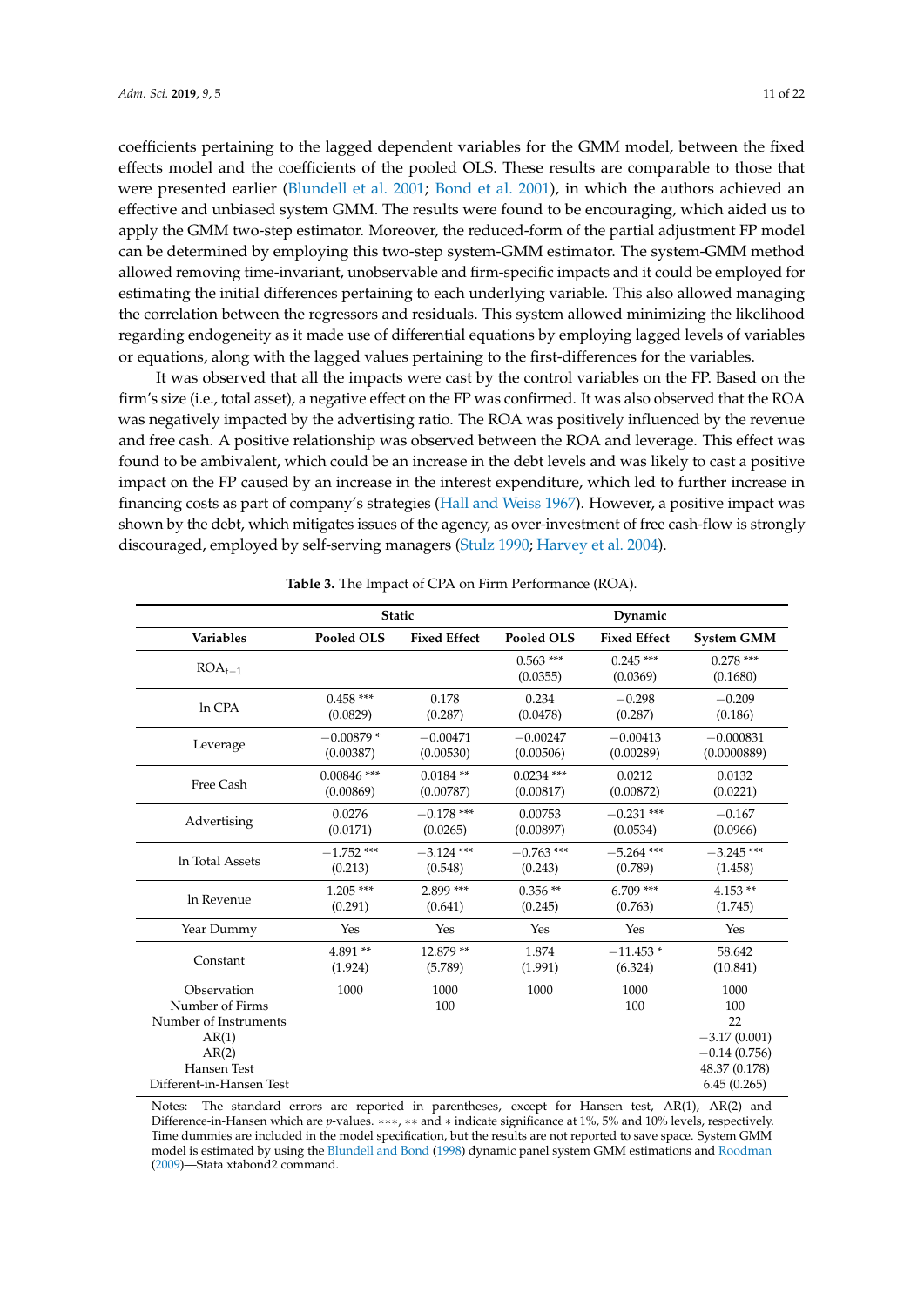The estimates for CPA rely on the applied model. Few biases could be seen when overlooking the unobservable heterogeneity (by employing the pooled OLS model) as well as the relationship with the dynamic CPA-FP (with regards to the fixed-effects model). For example, a positive relationship between FP and CPA was seen with the System GMM approach as well as the estimates for pooled OLS. However, a neutral relationship was observed with the fixed-effects model. Hence, the dynamics need to be considered when evaluating the relationship for CPA-FP. The pooled OLS estimates and the fixed-effects model were employed to determine the biased results and hence all comments were focused on the GMM findings. Table [3](#page-10-0) presents the estimates pertaining to the built model and the effect cast by CPA on FP, which is part of WMAC. The results (with the Dynamic System GMM model, Table [3\)](#page-10-0) showed that FP was not impacted by CPA. The CPA's coefficient was both insignificant and negative, signifying that the firm's CPA does not improve FP. These data support H1 and specify that CPA does not have a direct impact on FP. Based on this, the study verified that a neutral relationship exists between firm's CPA activity and financial performance, which is in line with the earlier empirical literature [\(Ansolabehere et al.](#page-17-12) [2004;](#page-17-12) [Hersch et al.](#page-19-13) [2008\)](#page-19-13).

## *5.2. Determining the Interactive Effect of the CP and CPA on the FP*

All results pertaining to the regression model employed for testing the study's Hypothesis 2 are shown in Table [4.](#page-12-0) In Model 3, the interactive impacts were presented to evaluate all conjectured boundary conditions that were employed in the study. Since Model 3 was a qualified model, it was employed to test Hypothesis 2 as well as demonstrate the variable's effect with accuracy. According to Hypothesis 2, CP was predicted to be a positive moderator that allowed establishing a positive relationship between the CPA and FP. As per this study, the interaction between CP and CPA was significant, even though it was negative ( $\beta = -1.044$ , *p*-value < 0.05). This resulted in the rejection of Hypothesis 2. Also, the results presented that if a high level of CP of the firm, it results in weakening of the CPA impact on ROA, which also results in the rejection of Hypothesis 2. However, better returns could be shown by the low level of CP firms that applied CPA compare to firms displaying a high CP.

Under such conditions, if contradictory CPA activities are shown by a firm, misalignment between CP and CPA occurs. Based on the company's character mechanism that allows reputational change, this study suggested that misalignment is considered in a negative way by corporate constituencies [\(Love and Kraatz](#page-20-25) [2009\)](#page-20-25). If there is a misalignment between the company's CP and CPA, stakeholders consider the company to be misleading intentionally, which also makes the company's trustworthiness doubtful. Due to this, the perception of the evaluative audience regarding the company's reputation may change, which has a negative impact on its profit. CP position is mentioned by many companies during their corporate communication, which supported the industry in which they are being lobbied with regards to their conventional business interests.

A good case scenario was the Global Climate Coalition (GCC) [\(Levy and Egan](#page-19-20) [2003\)](#page-19-20). In 1989, the GCC was established and supported by many users and producers of fossil fuels, such as car manufacturers and oil or other energy-intensive companies. The GCC embodied the combined interests of all organizations involved in the US climate change as well as for other energy-related policies. For example, the GCC would lobby the Congress to stop the execution of certain regulatory measures [\(Kolk and Levy](#page-19-21) [2001;](#page-19-21) [Levy and Egan](#page-19-20) [2003\)](#page-19-20). During the 1990s, two GCC members, that is, Shell and BP which are recognized as one of the most reputable companies in the world, started an initiative to apply and formulate firm CSR guidelines, producing environmental reports and investing in alternative and renewable energy sources to enhance their reputation. Due to this, the GCC's public position started becoming irreconcilable, mainly due to activist campaigns. Hence, Shell and BP had to leave this coalition. In 2002, complete dissolution of the GCC occurred, a post which various companies started building better business alliances with other companies supporting climate change policies, such as the US Climate Action Partnership and the World Business Council for Sustainable Development. For certain strategic circumstances, firms can deliberately seek misalignment and henceforth remain associated with CPA and CP. However, this factor may also arise over a time period, for example, if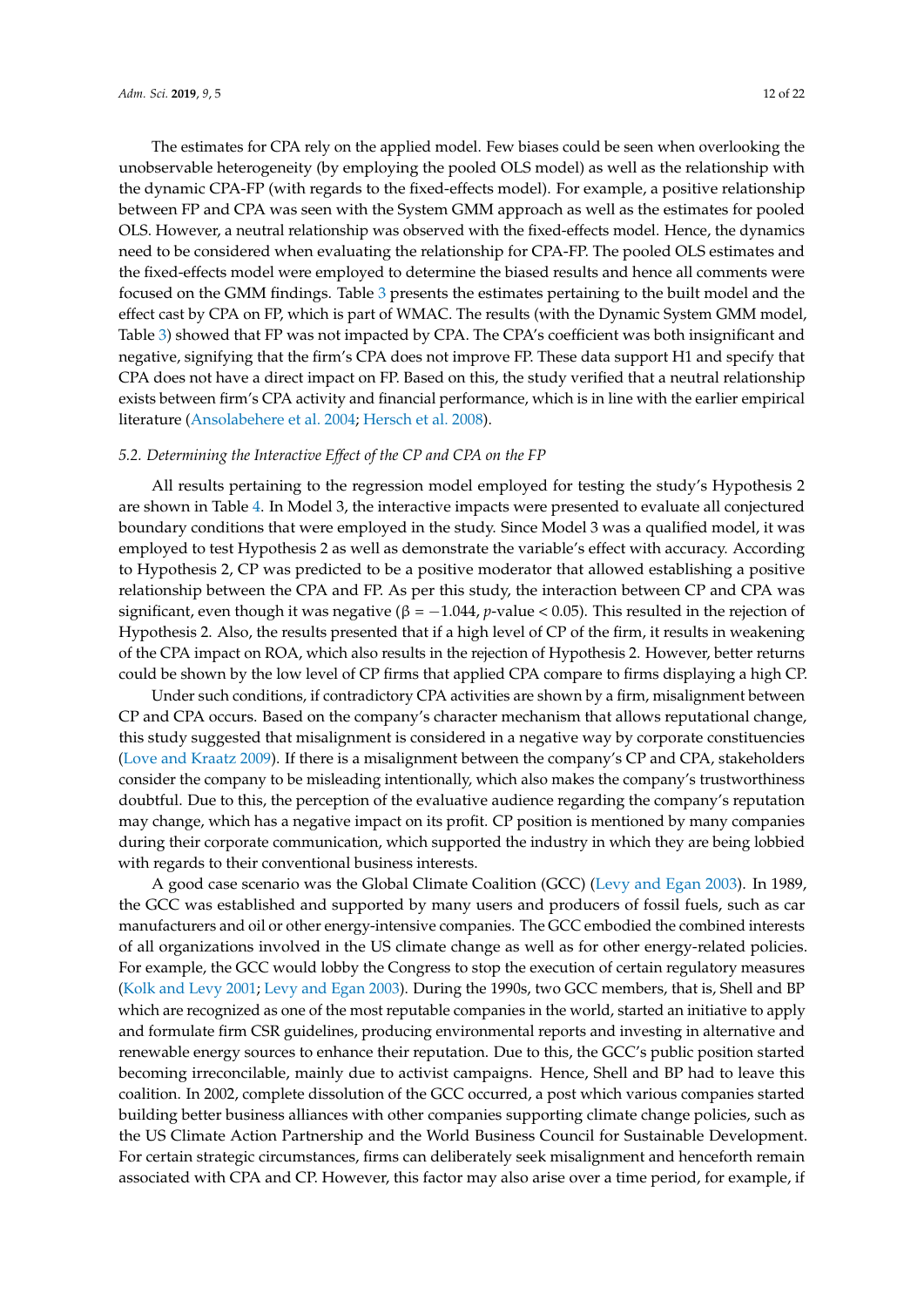<span id="page-12-0"></span>the company is unable to maintain its CP and CPA coordination or if some dynamics cast an impact on the companies' initial alignment with respect to their corresponding fields.

|                          |                | Dynamic        |                 |
|--------------------------|----------------|----------------|-----------------|
| Variables                | Model 1        | Model 2        | Model 3         |
| $ROA_{t-1}$              | $0.247***$     | $0.187***$     | $0.212***$      |
|                          | (0.0415)       | (0.0229)       | (0.0624)        |
|                          |                | $-0.245$       | $-5.591**$      |
| In CPA                   |                | (0.577)        | (2.415)         |
| CP*CPA                   |                |                | $-0.899**$      |
|                          |                |                | (0.579)         |
| CP                       | 0.235          | $0.475*$       | 7.598 **        |
|                          | (0.263)        | (0.345)        | (3.863)         |
| Leverage                 | $-0.00247$     | $-0.00413$     | $-0.000831$     |
|                          | (0.00506)      | (0.00289)      | (0.0000889)     |
| Free Cash                | $-0.000897$    | $-0.000458$    | $-0.000558$     |
|                          | (0.00144)      | (0.00143)      | (0.000331)      |
| Advertising              | $-0.223$ ***   | $-0.241$ ***   | $-0.351$ ***    |
|                          | (0.0504)       | (0.0507)       | (0.0578)        |
| In Total Assets          | $-2.863$ ***   | $-2.254$ ***   | $-5.265$ ***    |
|                          | (0.443)        | (0.669)        | (1.878)         |
| In Revenue               | 4.356 ***      | 5.709***       | $4.153**$       |
|                          | (0.875)        | (0.633)        | (1.885)         |
| Year Dummy               | Yes            | Yes            | Yes             |
| Constant                 | 34.878         | 28.455         | $-48.645$       |
|                          | (5.981)        | (4.366)        | (11.551)        |
| Observation              | 1000           | 1000           | 1000            |
| Number of Firms          | 100            | 100            | 100             |
| Number of Instruments    | 26             | 26             | 26              |
| AR(1)                    | $-3.45(0.001)$ | $-3.15(0.003)$ | $-3.18(0.001)$  |
| AR(2)                    | 0.23(0.879)    | 0.55(0.468)    | $-0.534(0.856)$ |
| Hansen Test              | 23.08 (0.325)  | 40.33 (0.423)  | 34.37 (0.658)   |
| Different-in-Hansen Test | 7.37 (0.266)   | 2.74 (0.696)   | 5.45(0.345)     |

**Table 4.** The Moderating Effect of CP on CPA and Firm Performance (ROA).

Notes: The standard errors are reported in parentheses, except for Hansen test, AR(1), AR(2) and Difference-in-Hansen which are *p*-values. ∗∗∗, ∗∗ and ∗ indicate significance at 1%, 5% and 10% levels, respectively. Time dummies are included in the model specification, but the results are not reported to save space. System GMM model is estimated by using the [Blundell and Bond](#page-17-4) [\(1998\)](#page-17-4) dynamic panel system GMM estimations and [Roodman](#page-20-23) [\(2009\)](#page-20-23)—Stata xtabond2 command.

Based on the results obtained by employing Table [4—](#page-12-0)Model 3, [Aiken et al.](#page-17-23) [\(1991\)](#page-17-23) method was employed to show better moderating impacts as well as to plot the significant interaction effects (at *p* < 0.10 or greater). A standard deviation was seen either below or above the mean corresponding to moderating variables' low and high levels, respectively. Since a significant interaction was seen between CP and CPA, it was considered helpful for further visual exploration. Figure [2](#page-13-1) shows the impact cast by CPA on ROA pertaining to two distinct CP levels (low and high). With regards to the moderation impact, Figure [2](#page-13-1) demonstrates that a stronger impact is cast by CPA on ROA for low CP levels. High CP levels signify a weaker association to be present between FP and CPA. Here, it was verified that CP considerably moderates the impact cast by CPA on FP. In other words, companies with high reputation are associated with a stronger negative relationship between FP and CPA. However, this interaction pattern is not consistent with the study's expectation, concluding that Hypothesis 2 was not supported.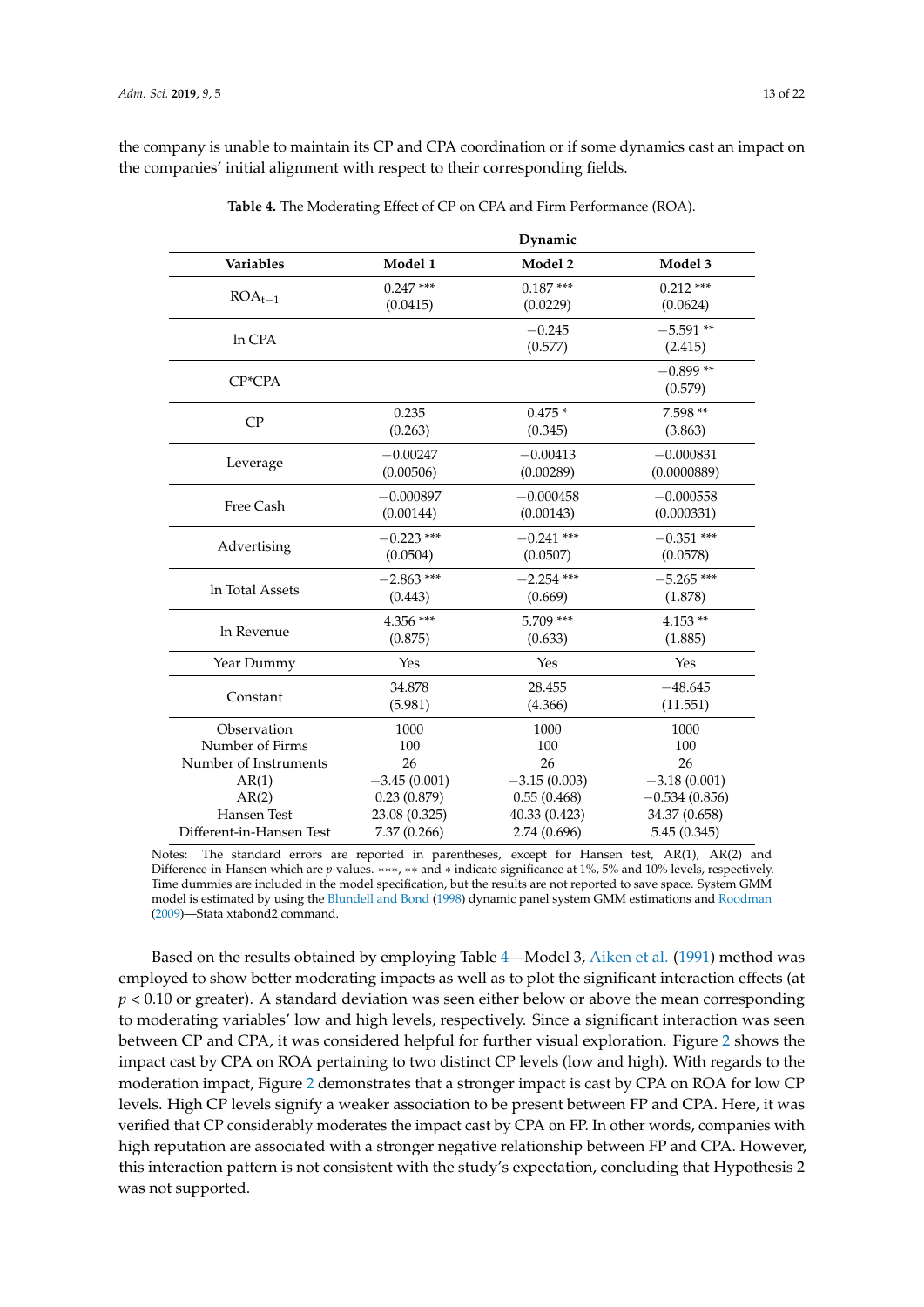<span id="page-13-1"></span>

**Figure 2.** Effects of CPA on ROA: Contingent on CP. **Figure 2.** Effects of CPA on ROA: Contingent on CP.

A possible explanation could be when CPA is confronted by stakeholders or individuals, such A possible explanation could be when CPA is confronted by stakeholders or individuals, such as lobbying, since they normally have a bad perception regarding this. The critics could sometimes be too harsh making lobbyists think that they had best stayed in the shadows. The term lobbying has now earned a bad reputation and is normally associated with words like corruption, manipulation, bribery and so forth. The public hear of lobbying in the media. Crisis exists everywhere and scandals sell rather quickly, which is the reason the media pick up on bad stories first, involving lobbyists, instead of good ones. In that context, it seems logical that lobbying continues to be a 'dark activity' and that lobbyists are, in general, considered as bad guys. Thus, when the firm's CPA is high, an inverse effect is seen with the reputable company.

## <span id="page-13-0"></span>**6. Robustness Test 6. Robustness Test**

ROE was used as an alternative measure for FP and a robustness check was performed. By ROE was used as an alternative measure for FP and a robustness check was performed. By keeping the basis as a performance-dependent variable, which coincides with, who from a viewpoint keeping the basis as a performance-dependent variable, which coincides with, who from a viewpoint of operations research stressed that "more enhanced assessments regarding the dependability and validity of the construct can be achieved with a comprehensive, multifaceted performance measurement, which increases the confidence in the findings." As per a firm's FP can be measured distinctly by employing return on assets (ROA). With regards to robustness, an additional criterion was ROE. DataStream was employed to derive data on ROE. [In](#page-10-0) Pan[el](#page-12-0) A of Tables 3 and 4 and Figure 2, the presented analyses were repeated again by employing the same approach for more robustness tests. Thus, instead of ROA, ROE was employed to test the study hypotheses. The results a[re](#page-14-0) presented in Tables  $5$ and 6 and Figure 3. Moreover, the results were similar to the results pre[sen](#page-15-1)ted in Tab[les](#page-14-1) 3 and 4 and Figure 2. There was no significant difference either insignificance or in coefficients signs. By employing post-estimation for each robustness check, based on the diagnostic tests, well-specified models are recommended for all. The over-identification restrictions were not rejected by the Hansen test, while for the difference-in-Hansen test, rejection could be seen. The study also allowed identifying a lack of second-order autocorrelation AR(2). The number of cross-section firms was found to be greater than the number of instruments, which was deemed acceptable. Further, the study did not see any instrument proliferation issues. Therefore, the study can be employed to claim robust empirical results.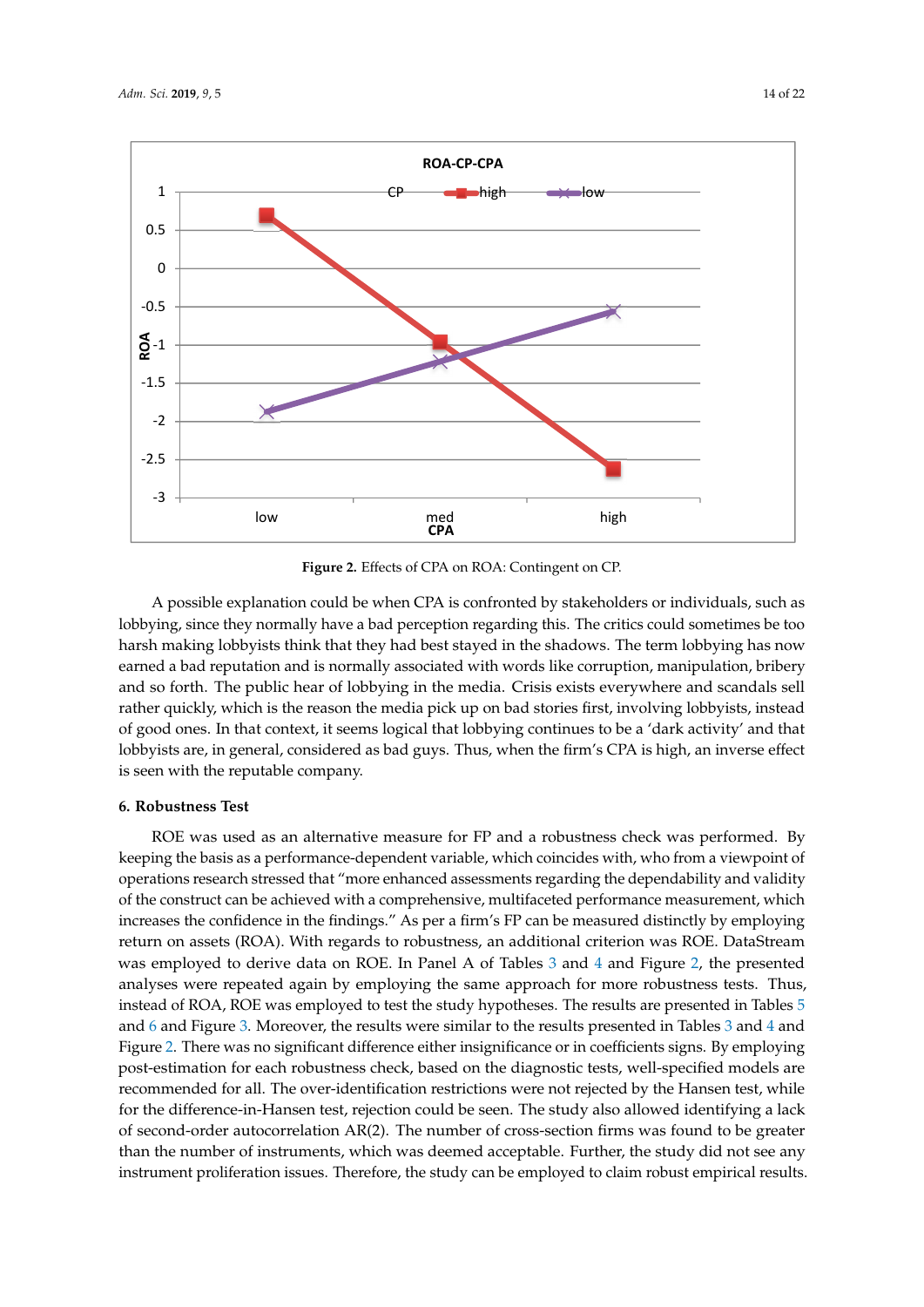<span id="page-14-0"></span>

|                                                                                                                      | <b>Static</b> |                     |                         | Dynamic                 |                                                                                    |
|----------------------------------------------------------------------------------------------------------------------|---------------|---------------------|-------------------------|-------------------------|------------------------------------------------------------------------------------|
| Variables                                                                                                            | Pooled OLS    | <b>Fixed Effect</b> | Pooled OLS              | <b>Fixed Effect</b>     | <b>System GMM</b>                                                                  |
| $ROE_{t-1}$                                                                                                          |               |                     | $0.574$ ***<br>(0.0245) | $0.267$ ***<br>(0.0289) | $0.348***$<br>(0.0880)                                                             |
| ln CPA                                                                                                               | $2.448$ ***   | 0.413               | $0.785**$               | $-1.265$                | 0.0578                                                                             |
|                                                                                                                      | (0.599)       | (1.267)             | (0.478)                 | (1.402)                 | (0.186)                                                                            |
| Leverage                                                                                                             | $0.608***$    | $0.306$ ***         | $-0.347$ ***            | $-0.413$ ***            | $-0.351$ ***                                                                       |
|                                                                                                                      | (0.0287)      | (0.0530)            | (0.0406)                | (0.0209)                | (0.0789)                                                                           |
| Free Cash                                                                                                            | $0.786$ ***   | 0.0564              | $0.0434$ ***            | 0.0241                  | $-0.0132$                                                                          |
|                                                                                                                      | (0.0569)      | (0.0530)            | (0.0417)                | (0.0572)                | (0.321)                                                                            |
| Advertising                                                                                                          | 0.0287        | $-0.778$ ***        | $-0.00402$              | $-0.731$ ***            | $-0.167*$                                                                          |
|                                                                                                                      | (0.0371)      | (0.215)             | (0.00567)               | (0.245)                 | (0.156)                                                                            |
| In Total Assets                                                                                                      | $-5.652$ ***  | $-13.324$ ***       | $-3.763$ ***            | $-5.286$ ***            | $-10.245$                                                                          |
|                                                                                                                      | (0.913)       | (0.848)             | (0.663)                 | (0.889)                 | (4.458)                                                                            |
| In Revenue                                                                                                           | $2.305***$    | 2.339 ***           | $0.456**$               | 6.719***                | 4.153                                                                              |
|                                                                                                                      | (0.411)       | (0.751)             | (0.345)                 | (0.233)                 | (1.545)                                                                            |
| Year Dummy                                                                                                           | Yes           | Yes                 | Yes                     | Yes                     | Yes                                                                                |
| Constant                                                                                                             | $-5.661**$    | 4.879**             | 3.874                   | $-9.453*$               | 5.642                                                                              |
|                                                                                                                      | (1.874)       | (6.749)             | (1.131)                 | (6.424)                 | (1.821)                                                                            |
| Observation<br>Number of Firms<br>Number of Instruments<br>AR(1)<br>AR(2)<br>Hansen Test<br>Different-in-Hansen Test | 1000          | 1000<br>100         | 1000                    | 1000<br>100             | 1000<br>100<br>22<br>$-3.26(0.021)$<br>1.84(0.356)<br>53.37 (0.138)<br>4.45(0.165) |

**Table 5.** The Impact of CPA and Firm performance (ROE).

Notes: The standard errors are reported in parentheses, except for Hansen test, AR(1), AR(2) and Difference-in-Hansen which are *p*-values. ∗∗∗, ∗∗ and ∗ indicate significance at 1%, 5% and 10% levels, respectively. Time dummies are included in the model specification, but the results are not reported to save space. System GMM model is estimated by using the [Blundell and Bond](#page-17-4) [\(1998\)](#page-17-4) dynamic panel system GMM estimations and [Roodman](#page-20-23) [\(2009\)](#page-20-23)—Stata xtabond2 command.

<span id="page-14-1"></span>

**Figure 3.** Effects of CPA on ROE: Contingent on CP. **Figure 3.** Effects of CPA on ROE: Contingent on CP.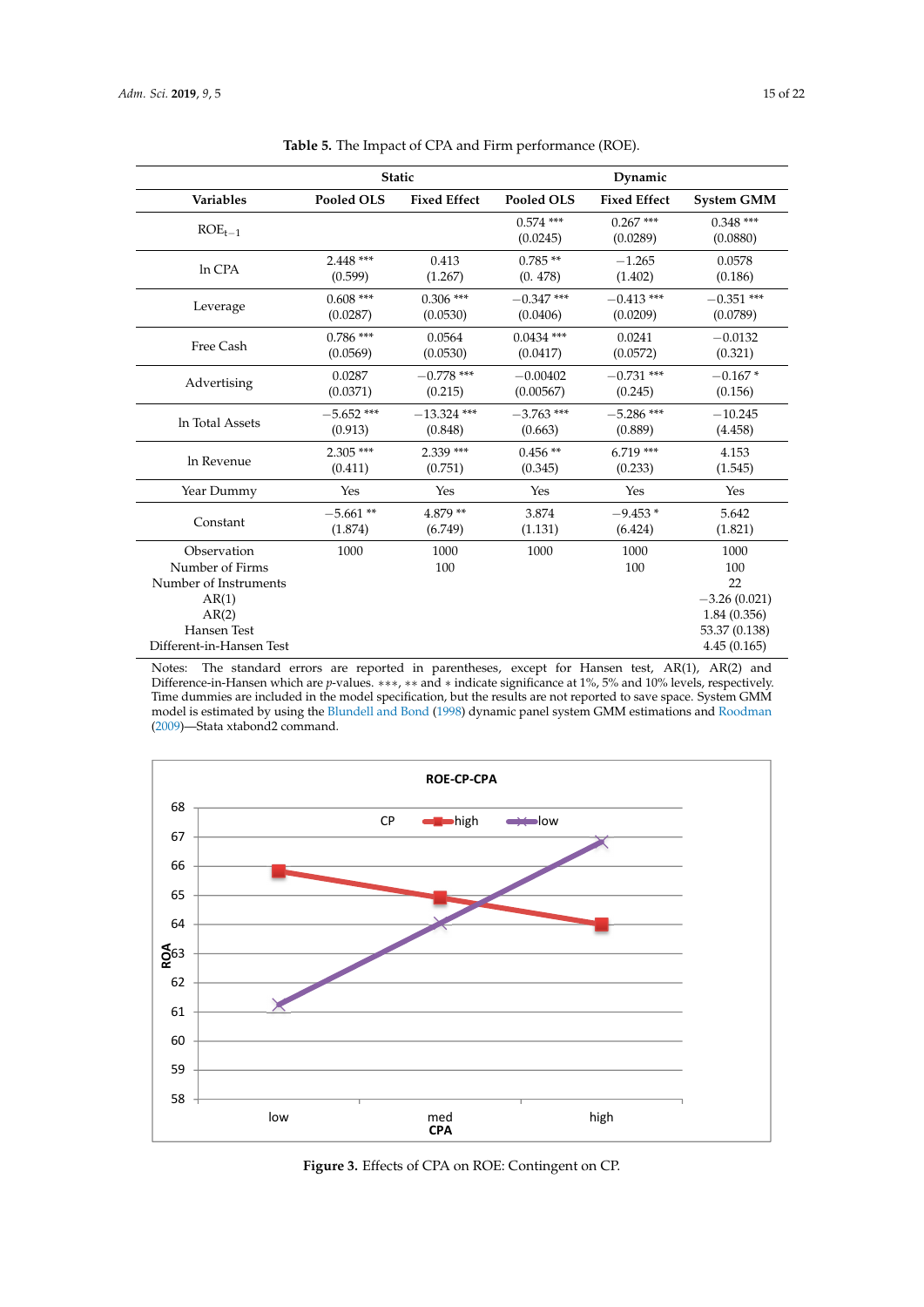<span id="page-15-1"></span>

|                          |                | Dynamic        |                 |
|--------------------------|----------------|----------------|-----------------|
| Variables                | Model 1        | Model 2        | Model 3         |
|                          | $0.327***$     | $0.387***$     | $0.289***$      |
| $ROE_{t-1}$              | (0.00455)      | (0.00429)      | (0.0124)        |
|                          |                | $-0.233$       | $-6.531$ ***    |
| ln CPA                   |                | (0.427)        | (0.615)         |
| CP*CPA                   |                |                | $-0.877$ ***    |
|                          |                |                | (0.899)         |
| CP                       | 0.455          | $1.475*$       | 5.598 **        |
|                          | (0.243)        | (0.445)        | (0.893)         |
|                          | $0.237***$     | $0.423$ ***    | $0.731$ ***     |
| Leverage                 | (0.00406)      | (0.00349)      | (0.00759)       |
|                          | $-0.0297$      | $-0.0558$      | $-0.0358$       |
| Free Cash                | (0.0644)       | (0.0343)       | (0.0431)        |
|                          | $-0.403$ ***   | $-0.751$ ***   | $-0.341$ ***    |
| Advertising              | (0.1104)       | (0.3507)       | (0.0478)        |
|                          | $-4.763$ ***   | $-2.789$ ***   | $-5.532$ ***    |
| In Total Assets          | (0.533)        | (0.579)        | (1.228)         |
|                          | 5.356          | 5.219          | $3.153*$        |
| In Revenue               | (0.445)        | (0.433)        | (1.855)         |
| Year Dummy               | Yes            | Yes            | Yes             |
|                          | 29.898         | 18.456         | $-28.345$       |
| Constant                 | (3.981)        | (3.366)        | (1.451)         |
| Observation              | 1000           | 1000           | 1000            |
| Number of Firms          |                | 100            | 100             |
| Number of Instruments    | 26             | 26             | 26              |
| AR(1)                    | $-2.45(0.011)$ | $-3.25(0.002)$ | $-3.38(0.000)$  |
| AR(2)                    | 0.33(0.869)    | 0.55(0.488)    | $-0.434(0.846)$ |
| Hansen Test              | 13.08 (0.625)  | 10.13 (0.523)  | 14.37 (0.768)   |
| Different-in-Hansen Test | 2.37(0.366)    | 2.44 (0.696)   | 3.45(0.345)     |

**Table 6.** The Moderating Effect of CP on CPA and Firm Performance (ROE).

Notes: The standard errors are reported in parentheses, except for Hansen test, AR(1), AR(2) and Difference-in-Hansen which are *p*-values. ∗∗∗, ∗∗ and ∗ indicate significance at 1%, 5% and 10% levels, respectively. Time dummies are included in the model specification, but the results are not reported to save space. System GMM model is estimated by using the [Blundell and Bond](#page-17-4) [\(1998\)](#page-17-4) dynamic panel system GMM estimations and [Roodman](#page-20-23) [\(2009\)](#page-20-23)—Stata xtabond2 command.

#### <span id="page-15-0"></span>**7. Conclusions**

## *7.1. Implications for Theory and Literature*

In this study, this study made an effort to provide numerous positive suggestions to aid in future research, which can be implemented in the society even though this was based on secondary data. Moreover, different stakeholders were able to gain useful insights. Also, this report investigates the complicated relationship existing between FP and CPA, when CP is present. This study employed the WMAC data from the period 2007 to 2016, which showed that there was an insignificant relationship between FP and CPA. First, the contribution of this report to the literature is in accordance with the political activities. The study results showed that the firms, based on their non-market activities, failed to gain a competitive advantage and CPA is an agency cost to the firm. Lobbying and PACs seem to provide limited tangible benefits in terms of helping a firm obtain government contracts or successfully pass the congressional bills lobbied. These results suggest that agency costs dominate the strategic benefits of political activities, particularly when public policies are considered. Despite the earlier evidence explaining this relationship [\(Ansolabehere et al.](#page-17-12) [2004;](#page-17-12) [Hersch et al.](#page-19-13) [2008\)](#page-19-13), there are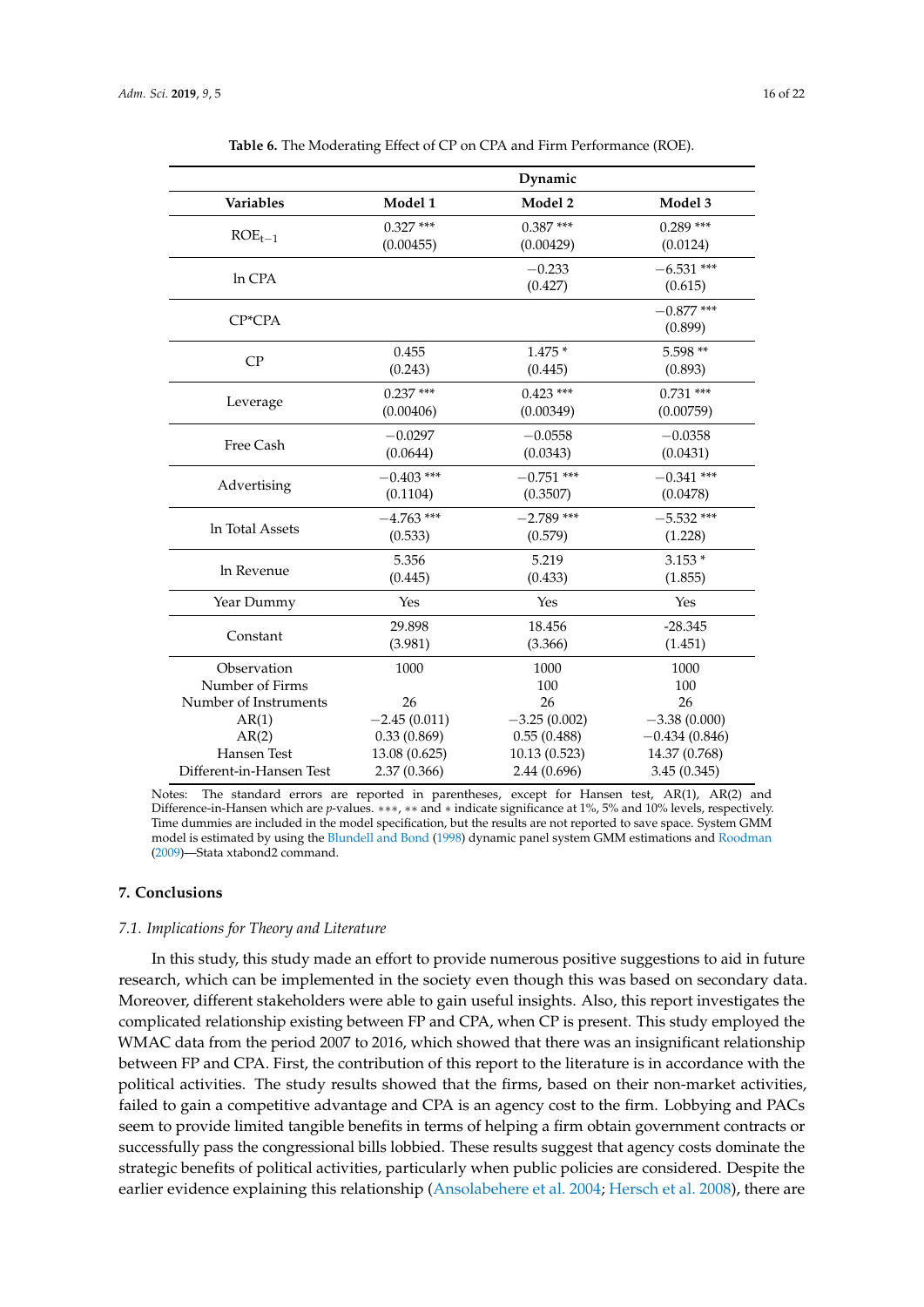still numerous contrasting views predominant in terms of FP and CPA [\(Hillman](#page-19-22) [2005;](#page-19-22) [Bonardi et al.](#page-17-24) [2006;](#page-17-24) [Richter et al.](#page-20-10) [2009\)](#page-20-10). Though the study results support the work of [Ansolabehere et al.](#page-17-25) [\(2003\)](#page-17-25), they could also offer evidence that supports the arguments. As described earlier, this study is an attempt to contribute to the existing literature as well as theoretical contributions to an extent. There are very few studies that employ the CPA. Moreover, the CPA-FP relationship was tested with a lack of empirical study [\(Wesseling et al.](#page-21-7) [2015\)](#page-21-7). CPA, as well as other factors associated with CPA, is a very crucial parameter as various profit-seeking companies are constantly trying to maximize their profits or improve their market shares through contact with public policy makers instead of applying good, competitive market-based measures.

#### *7.2. Managerial and Policy Implications*

The study's empirical results were employed to derive numerous practical implications. However, depending on the individual's perspective, these implications could also contradict each other. For instance, with regards to the managerial viewpoint, the study's results do not motivate firms to transfer resources to the non-market activities (i.e., public policy intervention) from their market activities (i.e., better services or products), since such type of actions does not result in any profitable outcome. However, it is difficult for corporate decision-makers to derive a subtle perspective for these implications. This is because blind spending of resources is not propagated by the results. While employing public policies increases the firm's internal capabilities, the management can also benefit. On the surface, the CPA is seen as a networking transaction. But, on the contrary, firms with optimized political connections were observed to remain deeply committed towards organizational division development, which involved maintaining proper connections based on the objectives of the organization. This aids companies to get involved in better political lobbying since proper political connections allow gaining knowledge as well as determine proper means to improve political spending appropriately (instead of spending blindly) [\(Kim et al.](#page-19-23) [2013\)](#page-19-23). On viewing this situation from the viewpoint of a policy, opposing implications could be seen. For instance, if there is a continuous talent drain from public companies to private firms, both are at loss as both face difficulties in meeting their organizational objectives. Public companies may also possibly face the risk of regulatory take-over from these private firms. Hence, the government offices should pay attention to mitigating all risks to preserve their transparent legal processes, both in terms of their administrative and legislative efforts.

## *7.3. Future Research*

Going forward, researchers can deploy various kinds of techniques for enhancing the literature on the subject. For this, a qualitative investigation aimed at the relationship between CPA and FP could be performed. For instance, a multiple case study could be conducted for specific industries such as the air transport or the mining industries, for enhancing the basic CPA literature or, more precisely, the air transport/mining-related CPA literature. Even though this kind of study is considered to be more empirical and theoretical, a thorough study has not been performed. Secondly, there is a lack of studies investigating the antecedents pertaining to the CPA. This study should note that a lot of efforts are put by companies to design public policies, which allows gaining a proper understanding of the variation existing amongst several industries. Thus, various firm-level CPAs can be determined, which also helps to contribute to the existing literature about CPA.

**Funding:** The research was funded by Universiti Putra Malaysia, grant number GP-IPS 9536600. **Conflicts of Interest:** The author declares no conflict of interest.

#### **References**

<span id="page-16-0"></span>Aggarwal, Rajesh K., Felix Meschke, and Tracy Yue Wang. 2012. Corporate political donations: Investment or agency? *Business and Politics* 14: 1–38. [\[CrossRef\]](http://dx.doi.org/10.1515/1469-3569.1391)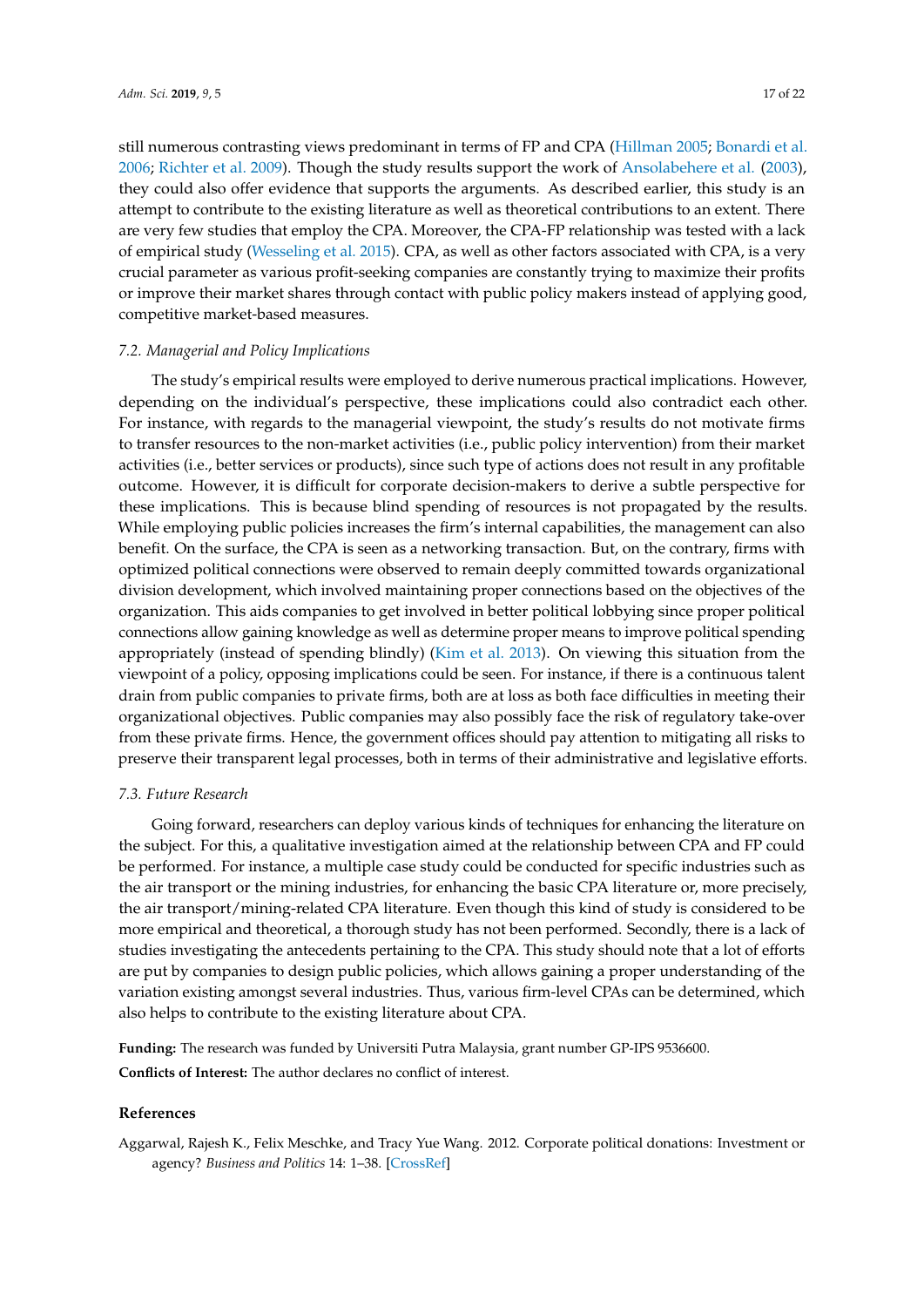- <span id="page-17-16"></span>Aguilera-Caracuel, Javier, and Jaime Guerrero-Villegas. 2018. How corporate social responsibility helps MNEs to improve their reputation. The moderating effects of geographical diversification and operating in developing regions. *Corporate Social Responsibility and Environmental Management* 25: 355–72. [\[CrossRef\]](http://dx.doi.org/10.1002/csr.1465)
- <span id="page-17-23"></span>Aiken, Leona S., Stephen G. West, and Raymond R. Reno. 1991. *Multiple Regression: Testing and Interpreting Interactions*. Thousand Oaks: Sage.
- <span id="page-17-1"></span>Anastasiadis, Stephanos. 2014. Toward a view of citizenship and lobbying: Corporate engagement in the political process. *Business & Society* 53: 260–99.
- <span id="page-17-25"></span>Ansolabehere, Stephen, John M. De Figueiredo, and James M. Snyder Jr. 2003. Why is there so little money in US politics? *Journal of Economic Perspectives* 17: 105–30. [\[CrossRef\]](http://dx.doi.org/10.1257/089533003321164976)
- <span id="page-17-12"></span>Ansolabehere, Stephen, James M. Snyder Jr., and Michiko Ueda. 2004. Did firms profit from soft money? *Election Law Journal* 3: 193–98. [\[CrossRef\]](http://dx.doi.org/10.1089/153312904322907702)
- <span id="page-17-6"></span>Antia, Murad, Incheol Kim, and Christos Pantzalis. 2013. Political geography and corporate political strategy. *Journal of Corporate Finance* 22: 361–74. [\[CrossRef\]](http://dx.doi.org/10.1016/j.jcorpfin.2013.07.002)
- <span id="page-17-3"></span>Arellano, Manuel, and Stephen Bond. 1991. Some tests of specification for panel data: Monte Carlo evidence and an application to employment equations. *The Review of Economic Studies* 58: 277–97. [\[CrossRef\]](http://dx.doi.org/10.2307/2297968)
- <span id="page-17-0"></span>Baron, David P. 2001. Private politics, corporate social responsibility and integrated strategy. *Journal of Economics & Management Strategy* 10: 7–45.
- <span id="page-17-2"></span>Bénabou, Roland, and Jean Tirole. 2010. Individual and corporate social responsibility. *Economica* 77: 1–19. [\[CrossRef\]](http://dx.doi.org/10.1111/j.1468-0335.2009.00843.x)
- <span id="page-17-18"></span>Bernstein, Leopold A., and John J. Wild. 1989. *Financial Statement Analysis: Theory, Application and Interpretation*. Homewood: Irwin, vol. 212, pp. 213–573.
- <span id="page-17-10"></span>Bliss, Mark A., and Ferdinand A. Gul. 2012. Political connection and cost of debt: Some Malaysian evidence. *Journal of Banking & Finance* 36: 1520–27.
- <span id="page-17-4"></span>Blundell, Richard, and Stephen Bond. 1998. Initial conditions and moment restrictions in dynamic panel data models. *Journal of Econometrics* 87: 115–43. [\[CrossRef\]](http://dx.doi.org/10.1016/S0304-4076(98)00009-8)
- <span id="page-17-21"></span>Blundell, Richard, Stephen Bond, and Frank Windmeijer. 2001. Estimation in dynamic panel data models: Improving on the performance of the standard GMM estimator. In *Nonstationary Panels, Panel Cointegration and Dynamic Panels*. London: Emerald Group Publishing Limited, pp. 53–91.
- <span id="page-17-13"></span>Bonardi, Jean-Philippe. 2011. Corporate political resources and the resource-based view of the firm. *Strategic Organization* 9: 247–55. [\[CrossRef\]](http://dx.doi.org/10.1177/1476127011417926)
- <span id="page-17-24"></span>Bonardi, J. P., G. L. Holburn, and R. G. Vanden Bergh. 2006. Nonmarket strategy performance: Evidence from US electric utilities. *Academy of Management Journal* 49: 1209–28. [\[CrossRef\]](http://dx.doi.org/10.5465/amj.2006.23478676)
- <span id="page-17-22"></span>Bond, Stephen, Anke Hoeffler, and Jonathan Temple. 2001. *GMM Estimation of Empirical Growth Models*. Oxford: Economics Group, Nuffield College, University of Oxford.
- <span id="page-17-7"></span>Boubakri, Narjess, Jean-Claude Cosset, and Walid Saffar. 2012. The impact of political connections on firms' operating performance and financing decisions. *Journal of Financial Research* 35: 397–423. [\[CrossRef\]](http://dx.doi.org/10.1111/j.1475-6803.2012.01322.x)
- <span id="page-17-14"></span>Bouwen, Pieter. 2002. Corporate lobbying in the European Union: The logic of access. *Journal of European public policy* 9: 365–90. [\[CrossRef\]](http://dx.doi.org/10.1080/13501760210138796)
- <span id="page-17-20"></span>Brambor, Thomas, William Roberts Clark, and Matt Golder. 2006. Understanding interaction models: Improving empirical analyses. *Political Analysis* 14: 63–82. [\[CrossRef\]](http://dx.doi.org/10.1093/pan/mpi014)
- <span id="page-17-17"></span>Brammer, Stephen, and Andrew Millington. 2008. Does it pay to be different? An analysis of the relationship between corporate social and financial performance. *Strategic Management Journal* 29: 1325–43. [\[CrossRef\]](http://dx.doi.org/10.1002/smj.714)
- <span id="page-17-19"></span>Brown, Richard S. 2016. Lobbying, political connectedness and financial performance in the air transportation industry. *Journal of Air Transport Management* 54: 61–69. [\[CrossRef\]](http://dx.doi.org/10.1016/j.jairtraman.2016.03.009)
- <span id="page-17-15"></span>Burt, R. S. 2009. *Structural Holes: The Social Structure of Competition*. Cambridge: Harvard University Press.
- <span id="page-17-11"></span>Carretta, Alessandro, Vincenzo Farina, Abhishek Gon, and Antonio Parisi. 2012. Politicians 'on board': Do political connections affect banking activities in Italy? *European Management Review* 9: 75–83. [\[CrossRef\]](http://dx.doi.org/10.1111/j.1740-4762.2012.01032.x)
- <span id="page-17-9"></span>Chaney, Paul K., Mara Faccio, and David Parsley. 2011. The quality of accounting information in politically connected firms. *Journal of Accounting and Economics* 51: 58–76. [\[CrossRef\]](http://dx.doi.org/10.1016/j.jacceco.2010.07.003)
- <span id="page-17-5"></span>Chen, Hui, David Parsley, and Ya-Wen Yang. 2015. Corporate lobbying and firm performance. *Journal of Business Finance & Accounting* 42: 444–81.
- <span id="page-17-8"></span>Cooper, Michael J., Huseyin Gulen, and Alexei V. Ovtchinnikov. 2010. Corporate political contributions and stock returns. *The Journal of Finance* 65: 687–724. [\[CrossRef\]](http://dx.doi.org/10.1111/j.1540-6261.2009.01548.x)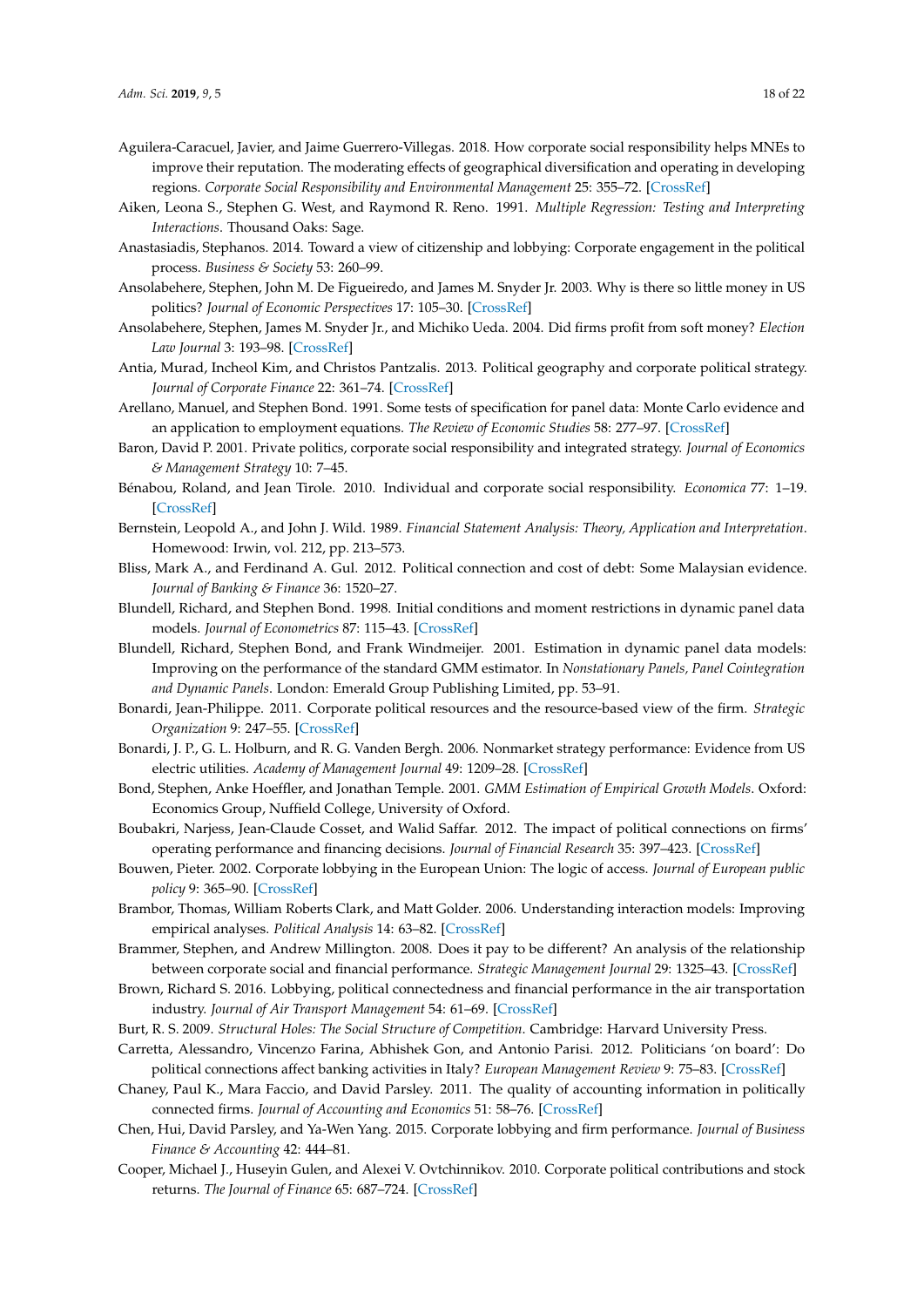<span id="page-18-24"></span><span id="page-18-17"></span>Cyert, Richard M., and James G. March. 1963. A behavioral theory of the firm. *Englewood Cliffs* 2: 169–87.

- Dang, Chongyu, Zhichuan Frank Li, and Chen Yang. 2018. Measuring firm size in empirical corporate finance. *Journal of Banking & Finance* 86: 159–76.
- <span id="page-18-5"></span>De Figueiredo, John M., and Rui J. P. de Figueiredo Jr. 2002. The allocation of resources by interest groups: Lobbying, litigation and administrative regulation. *Business and Politics* 4: 161–81. [\[CrossRef\]](http://dx.doi.org/10.2202/1469-3569.1036)
- <span id="page-18-2"></span>Delmas, Magali A., and Maria J. Montes-Sancho. 2010. Voluntary agreements to improve environmental quality: Symbolic and substantive cooperation. *Strategic Management Journal* 31: 575–601. [\[CrossRef\]](http://dx.doi.org/10.1002/smj.826)
- <span id="page-18-19"></span>Den Hond, Frank, Kathleen A. Rehbein, Frank GA de Bakker, and Hilde Kooijmans-van Lankveld. 2014. Playing on two chessboards: Reputation effects between corporate social responsibility (CSR) and corporate political activity (CPA). *Journal of Management Studies* 51: 790–813.
- <span id="page-18-13"></span>Dozier, David M. 1993. Image, reputation and mass communication effects. In *Image und PR*. Belfast: VS Verlag für Sozialwissenschaften, pp. 227–50.
- <span id="page-18-0"></span>Drutman, Lee. 2015. *The Business of America is Lobbying: How Corporations Became Politicized and Politics Became More Corporate*. Oxford: Oxford University Press.
- <span id="page-18-11"></span>Faccio, Mara, Ronald W. Masulis, and John J. McConnell. 2006. Political connections and corporate bailouts. *The Journal of Finance* 61: 2597–635. [\[CrossRef\]](http://dx.doi.org/10.1111/j.1540-6261.2006.01000.x)
- <span id="page-18-9"></span>Fan, Joseph P. H., Tak Jun Wong, and Tianyu Zhang. 2007. Politically connected CEOs, corporate governance and Post-IPO performance of China's newly partially privatized firms. *Journal of Financial Economics* 84: 330–57. [\[CrossRef\]](http://dx.doi.org/10.1016/j.jfineco.2006.03.008)
- <span id="page-18-21"></span>Fombrun, Charles, and Mark Shanley. 1990. What's in a name? Reputation building and corporate strategy. *Academy of Management Journal* 33: 233–58.
- <span id="page-18-8"></span>Fraser, Donald R., Hao Zhang, and Chek Derashid. 2006. Capital structure and political patronage: The case of Malaysia. *Journal of Banking & Finance* 30: 1291–308.
- <span id="page-18-6"></span>Frynas, Jedrzej George, and Kamel Mellahi. 2003. Political risks as firm-specific (dis) advantages: Evidence on transnational oil firms in Nigeria. *Thunderbird International Business Review* 45: 541–65. [\[CrossRef\]](http://dx.doi.org/10.1002/tie.10090)
- <span id="page-18-15"></span>Fryxell, Gerald E., and Jia Wang. 1994. The fortune corporate reputation index: Reputation for what? *Journal of management* 20: 1–14. [\[CrossRef\]](http://dx.doi.org/10.1177/014920639402000101)
- <span id="page-18-20"></span>Gatewood, Robert D., Mary A. Gowan, and Gary J. Lautenschlager. 1993. Corporate image, recruitment image and initial job choice decisions. *Academy of Management Journal* 36: 414–27.
- <span id="page-18-14"></span><span id="page-18-4"></span>Gensch, Dennis H. 1978. Image-measurement segmentation. *Journal of Marketing Research* 384–94. [\[CrossRef\]](http://dx.doi.org/10.1177/002224377801500309)
- Getz, Kathleen A. 1997. Research in corporate political action: Integration and assessment. *Business & Society* 36: 32–72.
- <span id="page-18-12"></span>Gotsi, Manto, and Alan M. Wilson. 2001. Corporate reputation: Seeking a definition. *Corporate Communications: An International Journal* 6: 24–30. [\[CrossRef\]](http://dx.doi.org/10.1108/13563280110381189)
- <span id="page-18-22"></span>Griffin, Jennifer J., and John F. Mahon. 1997. The corporate social performance and corporate financial performance debate: Twenty-five years of incomparable research. *Business & Society* 36: 5–31.
- <span id="page-18-10"></span>Hadani, Michael, and Douglas A. Schuler. 2013. In search of El Dorado: The elusive financial returns on corporate political investments. *Strategic Management Journal* 34: 165–81. [\[CrossRef\]](http://dx.doi.org/10.1002/smj.2006)
- <span id="page-18-16"></span>Hadani, Michael, Jean-Philippe Bonardi, and Nicolas M. Dahan. 2017. Corporate political activity, public policy uncertainty and firm outcomes: A meta-analysis. *Strategic Organization* 15: 338–66. [\[CrossRef\]](http://dx.doi.org/10.1177/1476127016651001)
- <span id="page-18-25"></span>Hall, Marshall, and Leonard Weiss. 1967. Firm size and profitability. *The Review of Economics and Statistics* 49: 319–31. [\[CrossRef\]](http://dx.doi.org/10.2307/1926642)
- <span id="page-18-3"></span>Hansen, Randall, and Jobst Koehler. 2005. Issue definition, political discourse and the politics of nationality reform in France and Germany. *European Journal of Political Research* 44: 623–44. [\[CrossRef\]](http://dx.doi.org/10.1111/j.1475-6765.2005.00241.x)
- <span id="page-18-1"></span>Hansen, Wendy L., and Neil J. Mitchell. 2000. Disaggregating and explaining corporate political activity: Domestic and foreign corporations in national politics. *American Political Science Review* 94: 891–903. [\[CrossRef\]](http://dx.doi.org/10.2307/2586214)
- <span id="page-18-18"></span>Hart, David M. 2004. "Business" Is Not an Interest Group: On the Study of Companies in American National Politics. *Annual Review of Political Science* 7: 47–69. [\[CrossRef\]](http://dx.doi.org/10.1146/annurev.polisci.7.090803.161829)
- <span id="page-18-26"></span>Harvey, Campbell R., Karl V. Lins, and Andrew H. Roper. 2004. The effect of capital structure when expected agency costs are extreme. *Journal of Financial Economics* 74: 3–30. [\[CrossRef\]](http://dx.doi.org/10.1016/j.jfineco.2003.07.003)
- <span id="page-18-23"></span>Hawkins, Angus. 1998. *British Party Politics, 1852–1886*. London: Macmillan International Higher Education.
- <span id="page-18-7"></span>Henisz, Witold J., and Bennet A. Zelner. 2003. The strategic organization of political risks and opportunities. *Strategic Organization* 1: 451–60. [\[CrossRef\]](http://dx.doi.org/10.1177/14761270030014005)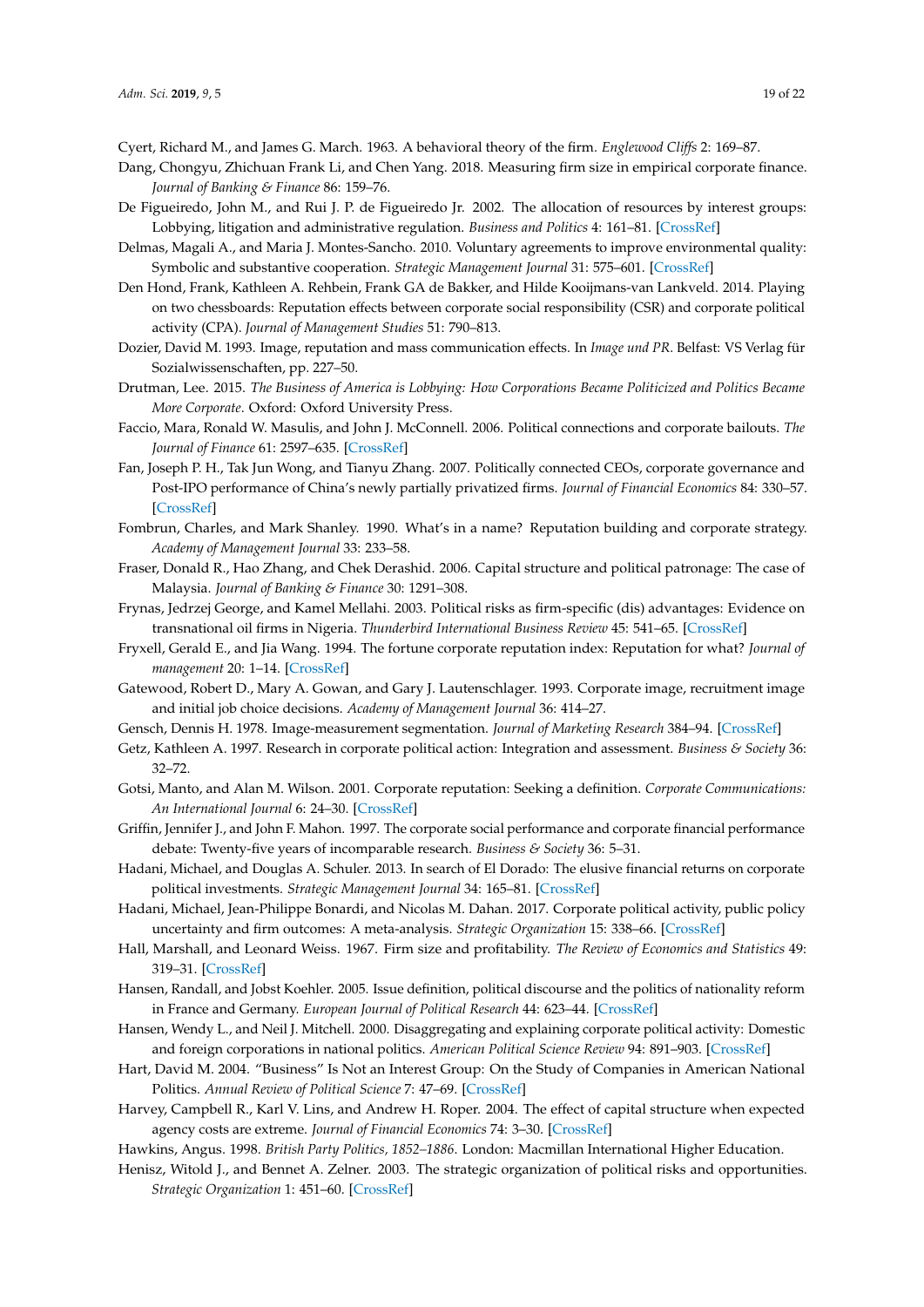- <span id="page-19-3"></span>Hermalin, Benjamin E., and Michael S. Weisbach. 1998. Endogenously chosen boards of directors and their monitoring of the CEO. *The American Economic Review* 88: 96–118.
- <span id="page-19-13"></span>Hersch, Philip, Jeffry M. Netter, and Christopher Pope. 2008. Do campaign contributions and lobbying expenditures by firms create "political" capital? *Atlantic Economic Journal* 36: 395–405. [\[CrossRef\]](http://dx.doi.org/10.1007/s11293-008-9125-y)
- <span id="page-19-22"></span>Hillman, Amy J. 2005. Politicians on the board of directors: Do connections affect the bottom line? *Journal of Management* 31: 464–81. [\[CrossRef\]](http://dx.doi.org/10.1177/0149206304272187)
- <span id="page-19-4"></span>Hillman, Amy J., and Michael A. Hitt. 1999. Corporate political strategy formulation: A model of approach, participation and strategy decisions. *Academy of Management Review* 24: 825–42. [\[CrossRef\]](http://dx.doi.org/10.5465/amr.1999.2553256)
- <span id="page-19-0"></span>Hillman, Amy J., Gerald D. Keim, and Douglas Schuler. 2004. Corporate political activity: A review and research agenda. *Journal of Management* 30: 837–57. [\[CrossRef\]](http://dx.doi.org/10.1016/j.jm.2004.06.003)
- <span id="page-19-19"></span>Holtz-Eakin, Douglas, Whitney Newey, and Harvey S. Rosen. 1988. Estimating vector autoregressions with panel data. *Econometrica: Journal of the Econometric Society* 56: 1371–95. [\[CrossRef\]](http://dx.doi.org/10.2307/1913103)
- <span id="page-19-17"></span>Hull, Clyde Eiríkur, and Sandra Rothenberg. 2008. Firm performance: The interactions of corporate social performance with innovation and industry differentiation. *Strategic Management Journal* 29: 781–89. [\[CrossRef\]](http://dx.doi.org/10.1002/smj.675)
- <span id="page-19-11"></span>Imai, Masami. 2006. Mixing family business with politics in Thailand. *Asian Economic Journal* 20: 241–56. [\[CrossRef\]](http://dx.doi.org/10.1111/j.1467-8381.2006.00234.x)
- <span id="page-19-7"></span>Insead, Laurence Capron, and Olivier Chatain. 2008. Competitors' resource-oriented strategies: Acting on competitors' resources through interventions in factor markets and political markets. *Academy of Management Review* 33: 97–121. [\[CrossRef\]](http://dx.doi.org/10.5465/amr.2008.27745499)
- <span id="page-19-10"></span>Johnson, Simon, and Todd Mitton. 2003. Cronyism and capital controls: Evidence from Malaysia. *Journal of Financial Economics* 67: 351–82. [\[CrossRef\]](http://dx.doi.org/10.1016/S0304-405X(02)00255-6)
- <span id="page-19-8"></span>Keillor, Bruce D., Timothy J. Wilkinson, and Deborah Owens. 2005. Threats to international operations: Dealing with political risk at the firm level. *Journal of Business Research* 58: 629–35. [\[CrossRef\]](http://dx.doi.org/10.1016/j.jbusres.2003.08.006)
- <span id="page-19-6"></span>Keim, Gerald. 2001. Managing business political activities in the USA: Bridging between theory and practice. *Journal of Public Affairs: An International Journal* 1: 362–75. [\[CrossRef\]](http://dx.doi.org/10.1002/pa.81)
- <span id="page-19-5"></span>Keim, Gerald D., and Carl P. Zeithaml. 1986. Corporate political strategy and legislative decision making: A review and contingency approach. *Academy of Management Review* 11: 828–43. [\[CrossRef\]](http://dx.doi.org/10.5465/amr.1986.4284029)
- <span id="page-19-1"></span>Kerr, William R., William F. Lincoln, and Prachi Mishra. 2014. The dynamics of firm lobbying. *American Economic Journal: Economic Policy* 6: 343–79.
- <span id="page-19-9"></span>Khwaja, Asim Ijaz, and Atif Mian. 2005. Do lenders favor politically connected firms? Rent provision in an emerging financial market. *The Quarterly Journal of Economics* 120: 1371–411. [\[CrossRef\]](http://dx.doi.org/10.1162/003355305775097524)
- <span id="page-19-23"></span>Kim, Yonghwan, Hsuan-Ting Chen, and Homero Gil De Zúñiga. 2013. Stumbling upon news on the Internet: Effects of incidental news exposure and relative entertainment use on political engagement. *Computers in Human Behavior* 29: 2607–14. [\[CrossRef\]](http://dx.doi.org/10.1016/j.chb.2013.06.005)
- <span id="page-19-21"></span>Kolk, Ans, and David Levy. 2001. Winds of Change: Corporate Strategy, Climate change and Oil Multinationals. *European Management Journal* 19: 501–9. [\[CrossRef\]](http://dx.doi.org/10.1016/S0263-2373(01)00064-0)
- <span id="page-19-15"></span>Kroszner, Randall S., and Thomas Stratmann. 2005. Corporate campaign contributions, repeat giving and the rewards to legislator reputation. *The Journal of law and Economics* 48: 41–71. [\[CrossRef\]](http://dx.doi.org/10.1086/429114)
- <span id="page-19-12"></span>Lee, Seung-Hyun, and David H. Weng. 2013. Does bribery in the home country promote or dampen firm exports? *Strategic Management Journal* 34: 1472–87. [\[CrossRef\]](http://dx.doi.org/10.1002/smj.2075)
- <span id="page-19-18"></span>Lev, Baruch, Christine Petrovits, and Suresh Radhakrishnan. 2010. Is doing good good for you? How corporate charitable contributions enhance revenue growth. *Strategic Management Journal* 31: 182–200. [\[CrossRef\]](http://dx.doi.org/10.1002/smj.810)
- <span id="page-19-20"></span>Levy, David L., and Daniel Egan. 2003. A neo-Gramscian approach to corporate political strategy: Conflict and accommodation in the climate change negotiations. *Journal of Management Studies* 40: 803–29. [\[CrossRef\]](http://dx.doi.org/10.1111/1467-6486.00361)
- <span id="page-19-2"></span>Lin, Woon Leong. 2019. Do Firm's Organisational Slacks Influence the Relationship between Corporate Lobbying and Corporate Financial Performance? More Is Not Always Better. *International Journal of Financial Studies* 7: 1–23. [\[CrossRef\]](http://dx.doi.org/10.3390/ijfs7010002)
- <span id="page-19-16"></span>Lin, Woon, Jo Ho, and Murali Sambasivan. 2019. Impact of Corporate Political Activity on the Relationship between Corporate Social Responsibility and Financial Performance: A Dynamic Panel Data Approach. *Sustainability* 11: 60. [\[CrossRef\]](http://dx.doi.org/10.3390/su11010060)
- <span id="page-19-14"></span>Loudon, David, and Albert Della-Bitta. 1993. *Consumer Behavior*, 4th ed. New York: McGraw-Hil Inc.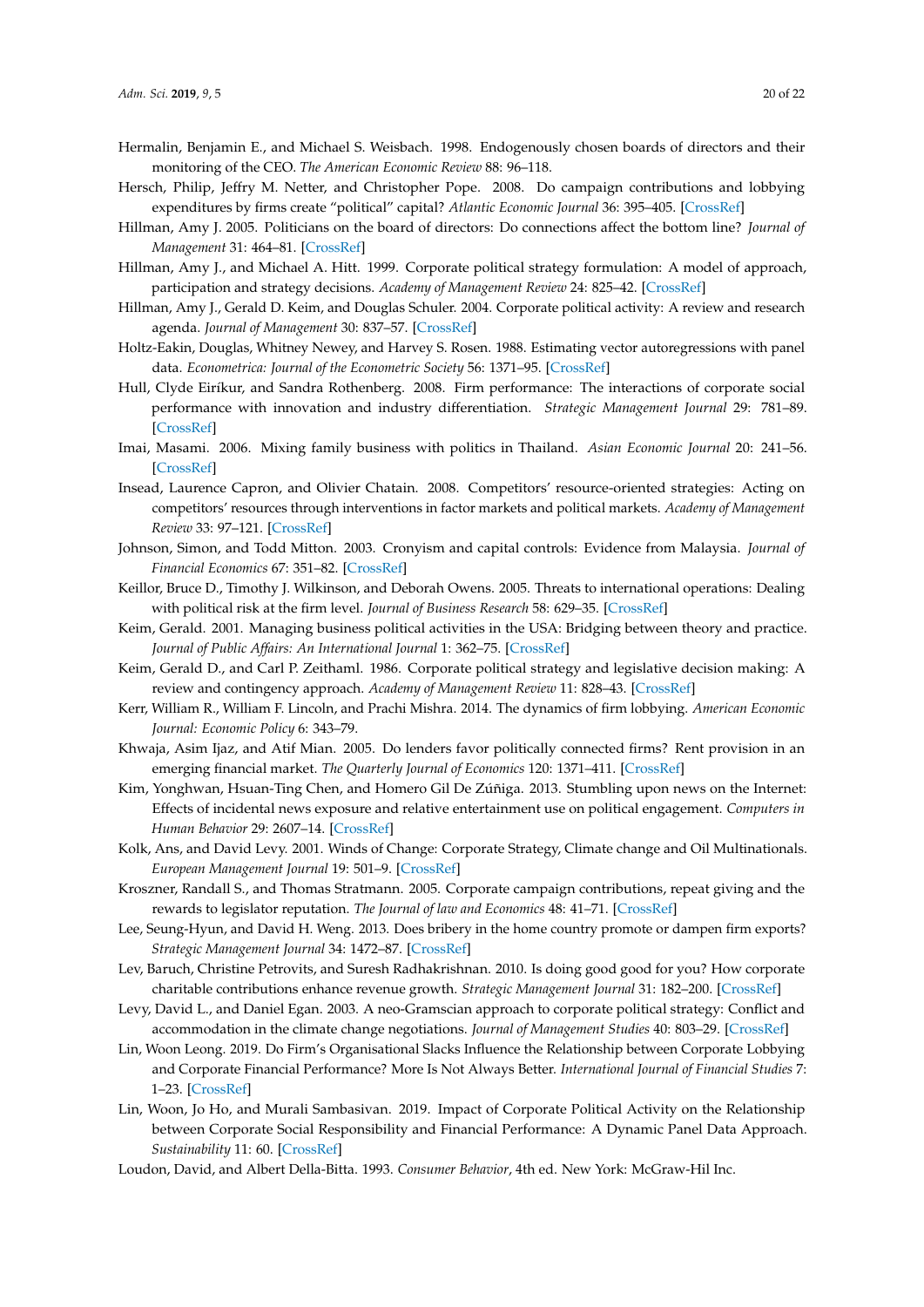- <span id="page-20-25"></span>Love, E. Geoffrey, and Matthew Kraatz. 2009. Character, conformity, or the bottom line? How and why downsizing affected corporate reputation. *Academy of Management Journal* 52: 314–35. [\[CrossRef\]](http://dx.doi.org/10.5465/amj.2009.37308247)
- <span id="page-20-8"></span>Lux, Sean, T. Russell Crook, and David J. Woehr. 2011. Mixing business with politics: A meta-analysis of the antecedents and outcomes of corporate political activity. *Journal of Management* 37: 223–47. [\[CrossRef\]](http://dx.doi.org/10.1177/0149206310392233)
- <span id="page-20-16"></span>Lyon, Thomas P., and John W. Maxwell. 2008. Corporate social responsibility and the environment: A theoretical perspective. *Review of Environmental Economics and Policy* 2: 240–60. [\[CrossRef\]](http://dx.doi.org/10.1093/reep/ren004)
- <span id="page-20-13"></span>Mahon, John F. 2002. Corporate reputation: Research agenda using strategy and stakeholder literature. *Business & Society* 41: 415–45.
- <span id="page-20-3"></span>Margolis, Joshua D., Hillary Anger Elfenbein, and James P. Walsh. 2009. Does It Pay to Be Good ... and Does It Matter? A Meta-Analysis of the Relationship between Corporate Social and Financial Performance. Available online: <https://ssrn.com/abstract=1866371> or [http://dx.doi.org/10.2139/ssrn.1866371.](http://dx.doi.org/10.2139/ssrn.1866371) (accessed on 10 June 2018).
- <span id="page-20-17"></span>Mathis, Sarah M. 2007. The Politics of Land Reform: Tenure and Political Authority in Rural Kwazulu-Natal. *Journal of Agrarian Change* 7: 99–120. [\[CrossRef\]](http://dx.doi.org/10.1111/j.1471-0366.2007.00141.x)
- <span id="page-20-19"></span>McGuire, Jean B., Alison Sundgren, and Thomas Schneeweis. 1988. Corporate social responsibility and firm financial performance. *Academy of Management Journal* 31: 854–72.
- <span id="page-20-2"></span>McWilliams, Abagail, and Donald Siegel. 2001. Corporate social responsibility: A theory of the firm perspective. *Academy of Management Review* 26: 117–27. [\[CrossRef\]](http://dx.doi.org/10.5465/amr.2001.4011987)
- <span id="page-20-11"></span><span id="page-20-0"></span>Nye, Joseph S., Jr. 2004. *Soft Power: The Means to Success in World Politics*. New York: Public Affairs.
- Okhmatovskiy, Ilya. 2010. Performance implications of ties to the government and SOEs: A political embeddedness perspective. *Journal of Management Studies* 47: 1020–47. [\[CrossRef\]](http://dx.doi.org/10.1111/j.1467-6486.2009.00881.x)
- <span id="page-20-6"></span>Oliver, Christine, and Ingo Holzinger. 2008. The effectiveness of strategic political management: A dynamic capabilities framework. *Academy of Management Review* 33: 496–520. [\[CrossRef\]](http://dx.doi.org/10.5465/amr.2008.31193538)
- <span id="page-20-21"></span>Orlitzky, Marc, Frank L. Schmidt, and Sara L. Rynes. 2003. Corporate social and financial performance: A meta-analysis. *Organization Studies* 24: 403–41. [\[CrossRef\]](http://dx.doi.org/10.1177/0170840603024003910)
- <span id="page-20-22"></span>Peloza, John. 2009. The challenge of measuring financial impacts from investments in corporate social performance. *Journal of Management* 35: 1518–41. [\[CrossRef\]](http://dx.doi.org/10.1177/0149206309335188)
- <span id="page-20-7"></span>Rajwani, Tazeeb, and Tahiru Azaaviele Liedong. 2015. Political activity and firm performance within nonmarket research: A review and international comparative assessment. *Journal of World Business* 50: 273–83. [\[CrossRef\]](http://dx.doi.org/10.1016/j.jwb.2014.10.004)
- <span id="page-20-1"></span>Rehbein, Kathleen, and Douglas A. Schuler. 2015. Linking corporate community programs and political strategies: A resource-based view. *Business & Society* 54: 794–821.
- <span id="page-20-18"></span>Rehbein, K. A., D. A. Schuler, and J. P. Doh. 2005. Firm political capital: A social network perspective. In *Academy of Management Annual Meeting, Honolulu, Hawaii, August*. Honolulu: Based on Manuscript, vol. 12, p. 2005.
- <span id="page-20-10"></span>Richter, Brian Kelleher, Krislert Samphantharak, and Jeffrey F. Timmons. 2009. Lobbying and taxes. *American Journal of Political Science* 53: 893–909. [\[CrossRef\]](http://dx.doi.org/10.1111/j.1540-5907.2009.00407.x)
- <span id="page-20-9"></span>Roberts, John. 1990. *Postmodernism, Politics and Art*. Manchester: Manchester University Press.
- <span id="page-20-23"></span>Roodman, David. 2009. How to do xtabond2: An introduction to difference and system GMM in Stata. *The Stata Journal* 9: 86–136. [\[CrossRef\]](http://dx.doi.org/10.1177/1536867X0900900106)
- <span id="page-20-12"></span>Rudy, Bruce C., and Jason Cavich. 2017. Nonmarket Signals: Investment in Corporate Political Activity and the Performance of Initial Public Offerings. *Business & Society*. [\[CrossRef\]](http://dx.doi.org/10.1177/0007650317717263)
- <span id="page-20-5"></span>Schuler, Douglas A., Kathleen Rehbein, and Roxy D. Cramer. 2002. Pursuing strategic advantage through political means: A multivariate approach. *Academy of Management Journal* 45: 659–72.
- <span id="page-20-14"></span>Schwaiger, Manfred. 2004. Components and parameters of corporate reputation. *Schmalenbach Business Review* 56: 46–71. [\[CrossRef\]](http://dx.doi.org/10.1007/BF03396685)
- <span id="page-20-20"></span>Simpson, W. Gary, and Theodor Kohers. 2002. The link between corporate social and financial performance: Evidence from the banking industry. *Journal of Business Ethics* 35: 97–109. [\[CrossRef\]](http://dx.doi.org/10.1023/A:1013082525900)
- <span id="page-20-15"></span>Snyder, Richard. 1992. Explaining transitions from neopatrimonial dictatorships. *Comparative Politics* 24: 379–99. [\[CrossRef\]](http://dx.doi.org/10.2307/422151)
- <span id="page-20-4"></span>Stigler, George J. 1971. The theory of economic regulation. *The Bell Journal of Economics and Management Science* 2: 3–21. [\[CrossRef\]](http://dx.doi.org/10.2307/3003160)
- <span id="page-20-24"></span>Stulz, René M. 1990. Managerial discretion and optimal financing policies. *Journal of Financial Economics* 26: 3–27. [\[CrossRef\]](http://dx.doi.org/10.1016/0304-405X(90)90011-N)